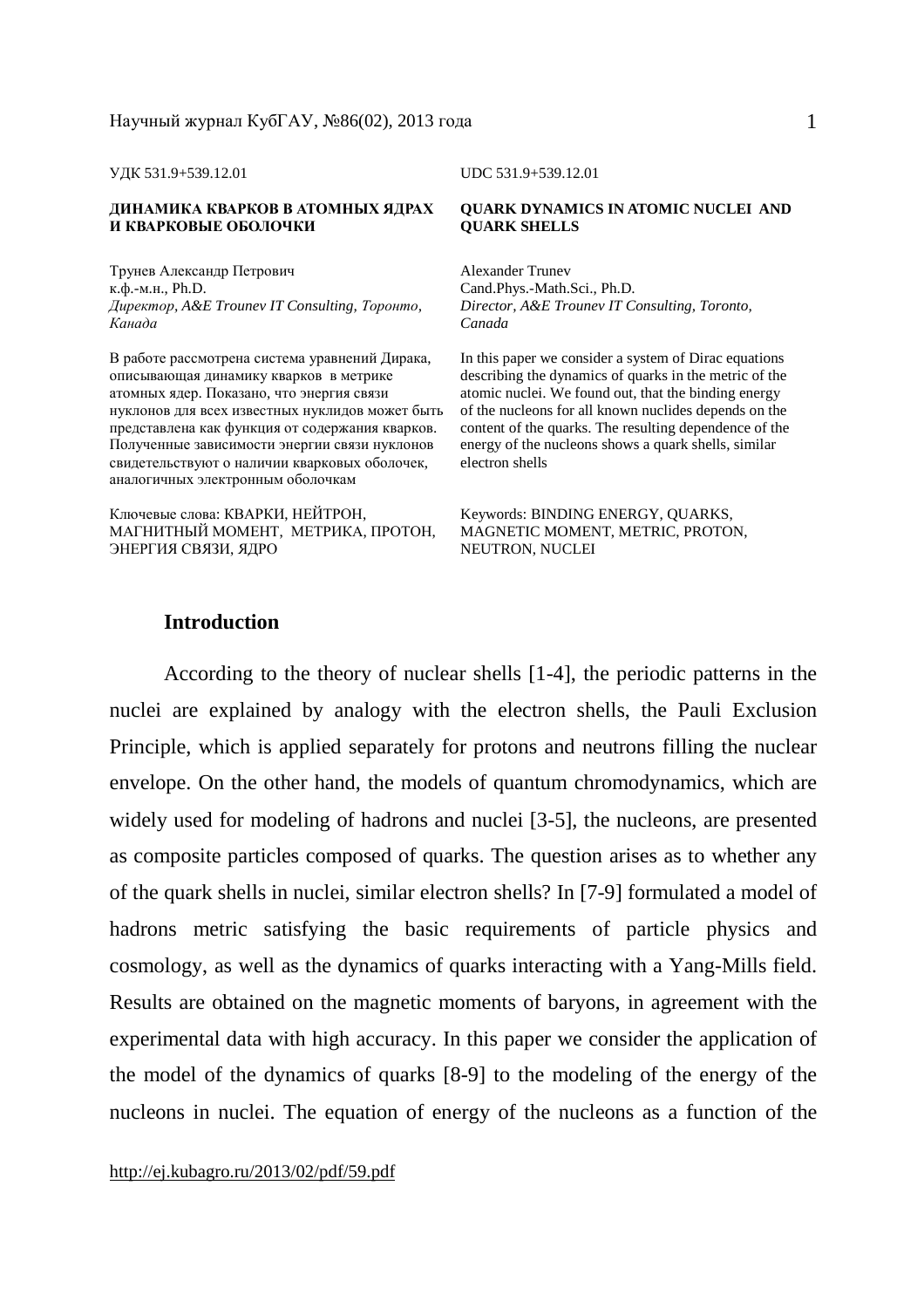content of quarks is proposed. It is shown that the quarks form shells in nuclei similar electron shells in atoms.

# **The basic equations of the model metrics hadrons**

Consider a centrally symmetric metric of the form [7-10]

$$
\Psi = h_{ij} w^i w^j = -dt^2 + e^{2n} dr^2 + dq^2 + s^2 (q) dj^2
$$
  
\n
$$
\frac{d^2 s}{dq^2} = -ks
$$
  
\n
$$
w^1 = dt, w^2 = e^n dr, w^3 = dq, w^4 = sdj
$$
\n(1)

Here  $h_{ij} = h^{ij}$  - is the metric tensor of the Minkowski space of signature (- +  $(k + 1)$ ,  $k = const$  - Gaussian curvature of the quadratic form  $dq^{2} + s^{2}(q)dj^{2}$ ,  $n = n(r, t)$  - function is determined by solving the Yang-Mills equations [7-10]. Wherever not specified, we use the system of units with speed of light=Plank constant  $=1$ .

Among all the solutions of the Yang-Mills equations, in the case of the metric (1), there is one which is expressed in terms of Weierstrass elliptic function [10]. In this case, the model equations reduced to the form [7-9]:

$$
A_{tt} = \frac{1}{2} (A^2 - k^2), e^n = A_t, \quad t = t \pm r + t_0
$$
  
\n
$$
A = \sqrt[3]{12} \wp(t / \sqrt[3]{12}; g_2, g_3),
$$
  
\n
$$
b_{11} = -b_{22} = \frac{1}{3} A - \frac{k}{6}, b_{33} = b_{44} = \frac{1}{6} A - \frac{k}{3}, b_{12} = b_{21} = 0.
$$
\n(2)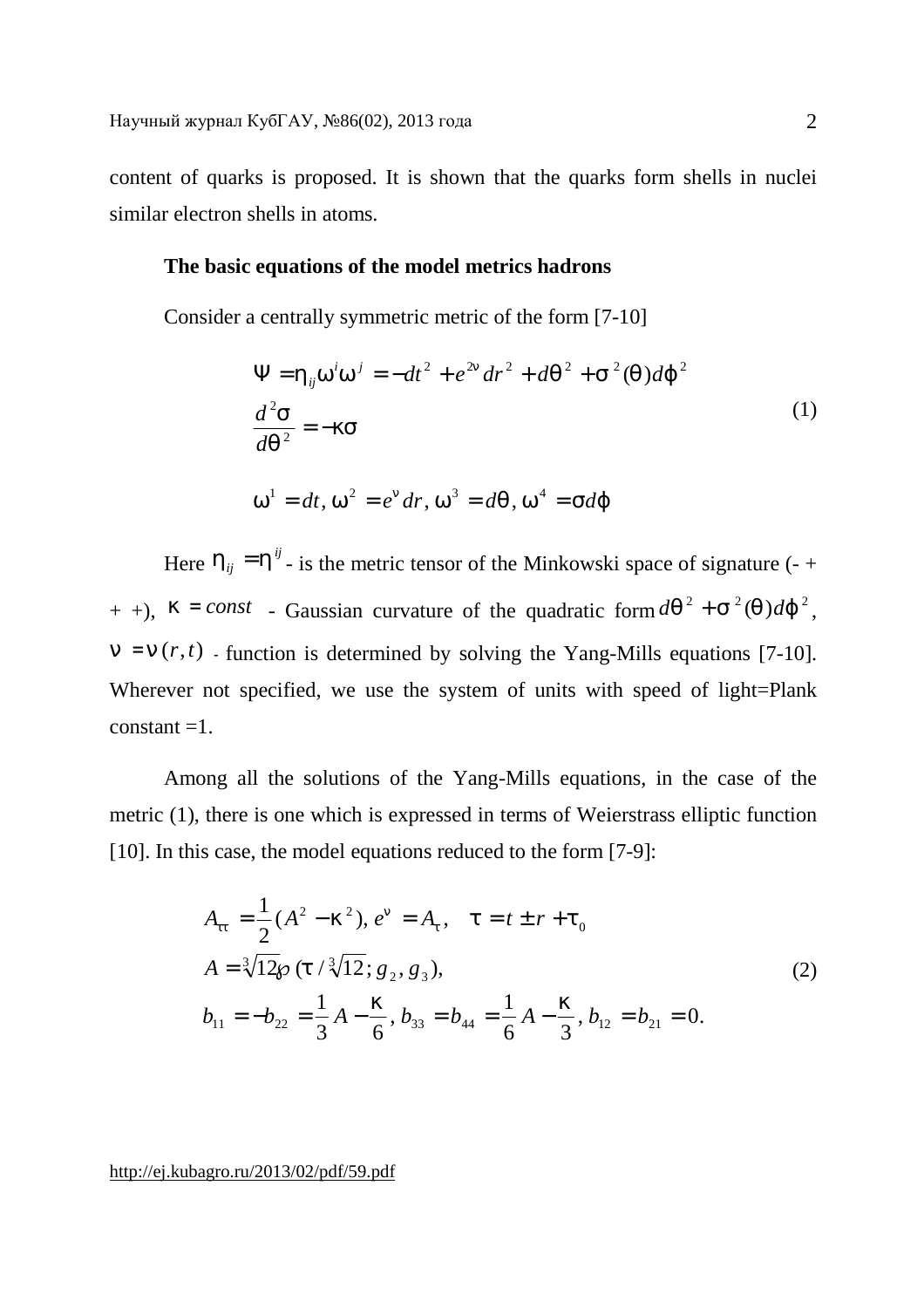It is indicated:  $g_2, g_3$  - invariants of the Weierstrass function, and 2 3  $g_2 = k^2 \sqrt[3]{12}$ ;  $t_0$  - free parameter related to the choice of origin,  $b_{ij} + b_{ji} - 2(h^{ij}b_{ij})h_{ij} = T_{ij}$  - energy-momentum tensor of matter. Note that in this notation, the Einstein equations have the form

$$
b_{ij} + b_{ji} + b h_{ij} = R_{ij} \tag{3}
$$

 $b = h^{ij}b_{ij}$ ;  $R_{ij}$  - Ricci tensor.

In the metric (2) can be defined lattice defect such as a bubble. In the bubble we put  $A^2 = k^2$ , while the solution in the outer region given in the form (2), therefore we have

$$
A^{2} = k^{2}, e^{n} = 0, \quad |t| < t_{0}
$$
  

$$
A = \sqrt[3]{12} \wp(t / \sqrt[3]{12}, g_{1}, g_{2}), e^{n} = A_{t}, |t| > t_{0}
$$
 (4)

On the borders of the bladder function *A* and its first derivative is continuous,

$$
\mathbf{k} = \sqrt[3]{12} \wp(\mathbf{t}_0 / \sqrt[3]{12}, g_1, g_2), A_t = 0, |\mathbf{t}| = \mathbf{t}_0
$$
 (5)

In the particular case of a lattice with the invariants given in the form  $g_2 = \sqrt[3]{12}$ ,  $g_3 = 1$ , we find the first zero and the corresponding parameter of the metric as  $t_0 = 3.0449983$ ,  $k = 2.1038034$ . Note that the metric in the interior of the bladder is a three-dimensional one, because it does not contain the radial coordinate. Indeed, using equation (1) and (4), we find

$$
\Psi = -dt^2 + dq^2 + \cos^2(\sqrt{kq} + q_0)dj^2
$$
 (6)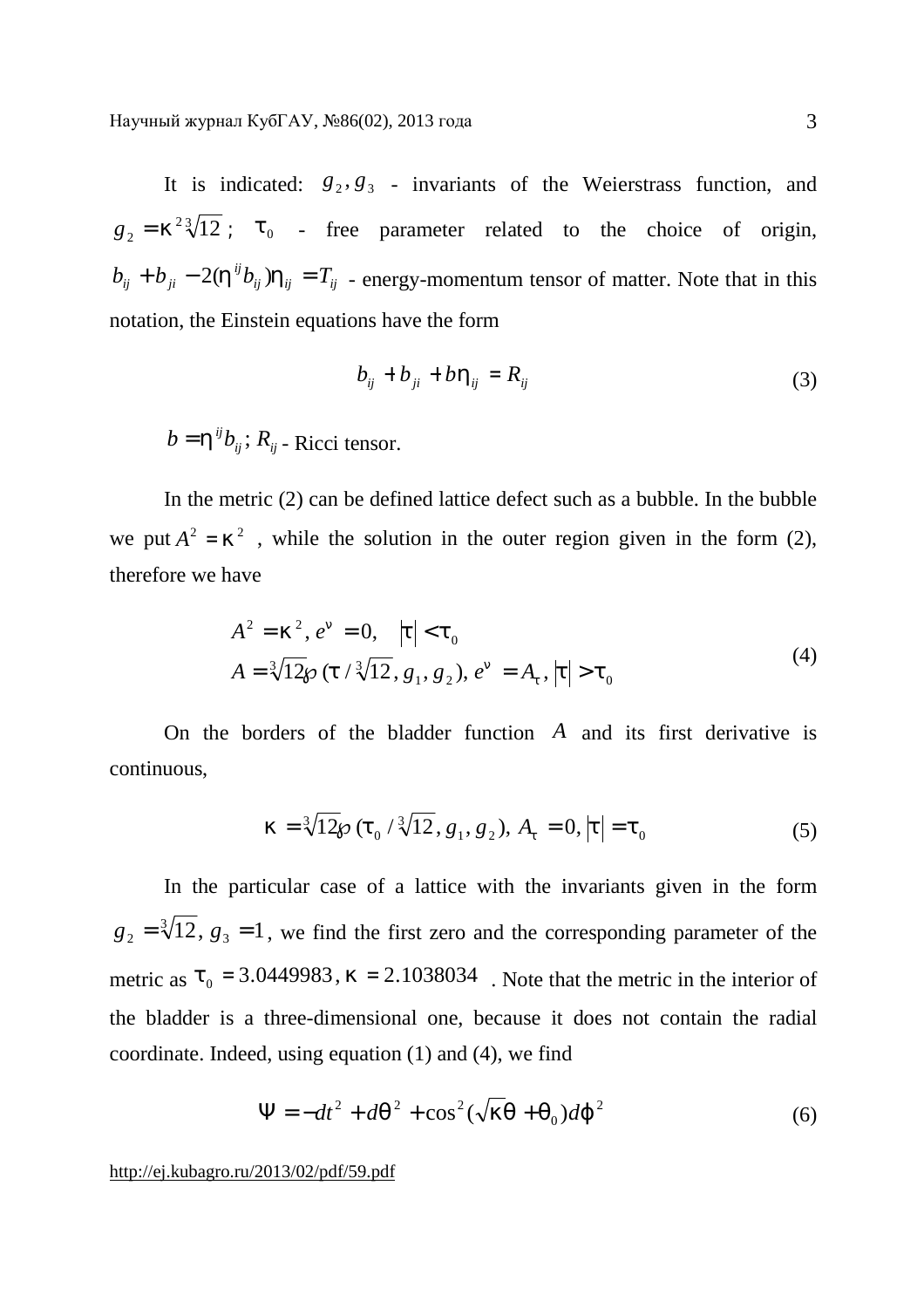Similarly, the solution is constructed for the other roots of the second equation (5). All of these solutions differ by only the size of the bubble, whereas the value *k* does not change.

Any bubble can be turned inside out, just reversed inequality (4). In this case, you can define a metric in the outer region of bubble, using the solution of the first equation (2), so that the external space metric coincides with the metric of the Universe [7]. Finally, the third type of particles can be formed as a combination of the first two, and the result is a bubble, a restricted shell of finite thickness [7-9].

Let transform the metric (6) to standard form. To do this, multiply both sides of (6) on a constant  $-k$  and introduce new variables that differ from the old variables by a constant factor  $\sqrt{k}$ , as a result we find

$$
\Psi \to \Psi_1 = dt^2 - dq^2 - \sin^2 q d\dot{J}^2 \tag{7}
$$

The metric (7) was used to model the structure of baryons, including the proton and neutron [8-9].

### **Dynamics of quarks**

To simulate the dynamics of quarks in the interior of the bubble with a metric of the form (7) we consider the system of Dirac equations in an external Yang-Mills field. Note that according to (2) in the metric (7) energy-momentum tensor is constant. Therefore, we assume that the Yang-Mills field in the interior of the bubble is reduced to a set of constants. This model uses three constants, and the field itself is described by a scalar and vector potential

$$
B_{m}^{b}=(f^{b},A_{m}^{b}).
$$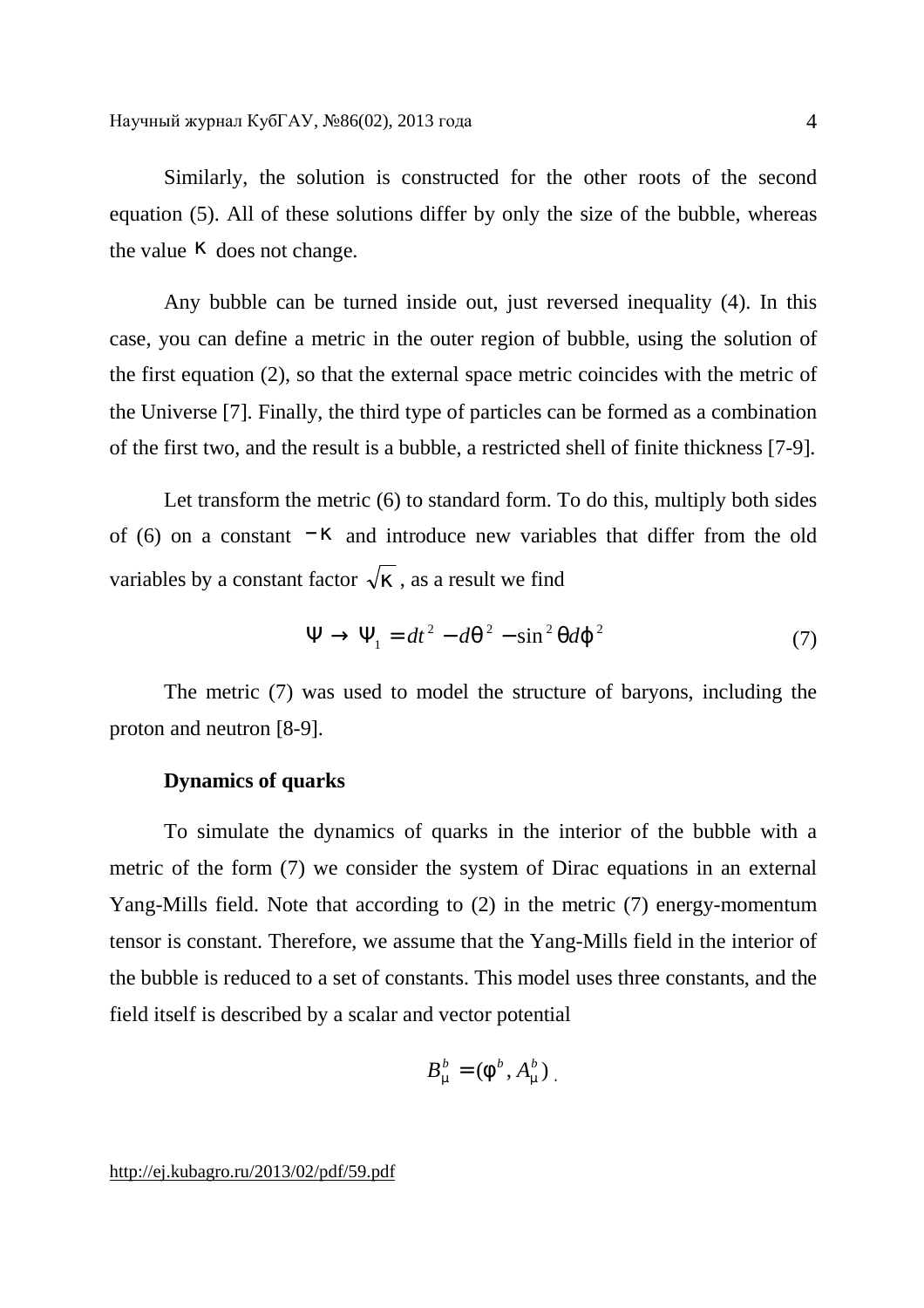In addition, we consider the electromagnetic field, which generated by quarks. Using the results from [11], we transform the Dirac equation to the curvilinear coordinates (7). Therefore we have system of equations

$$
ig^{m}(\nabla_{m} + iq_{ab}A_{m}^{b})\mathbf{y}_{a} = m_{ab}\mathbf{y}_{a}
$$
\n(8)

Here indicated  $g^m$ ,  $q_{ab}$ ,  $A_m^b$ ,  $y_a$ ,  $m_{ab}$  - Dirac matrices, the interaction parameters, the vector potential, the wave function and the effective mass of the quark *a* as part of the particle *b*, respectively. Dirac matrices in the metric (7) have the form

$$
g^{0} = \begin{pmatrix} 1 & 0 & 0 & 0 \\ 0 & 1 & 0 & 0 \\ 0 & 0 & -1 & 0 \\ 0 & 0 & 0 & -1 \end{pmatrix} \quad g^{j} = \begin{pmatrix} 0 & 0 & 0 & -ie^{-ij} \\ 0 & 0 & ie^{ij} & 0 \\ 0 & ie^{-ij} & 0 & 0 \\ -ie^{ij} & 0 & 0 & 0 \end{pmatrix}
$$

$$
g^{q} = \begin{pmatrix} 0 & 0 & -\sin q & e^{-ij} \cos q \\ 0 & 0 & -\sin q & e^{-ij} \cos q \\ \sin q & -e^{-ij} \cos q & 0 & 0 \\ -e^{ij} \cos q & -\sin q & 0 & 0 \end{pmatrix}
$$

In this notation, the Dirac operator in the metric (7) can be written as

$$
g^{m}\nabla_{m}=g^{0}\partial_{t}+g^{q}\partial_{q}+\frac{g^{j}}{\sin q}\partial_{j}.
$$

Since quarks have an electric charge, they generate an electromagnetic field through which interact with each other. To describe this interaction using the equations of quantum electrodynamics in the form of

$$
a q_{ab} \overline{y}_a g^m y_a = (\partial_t^2 - \nabla^2) A_e^m
$$
 (9)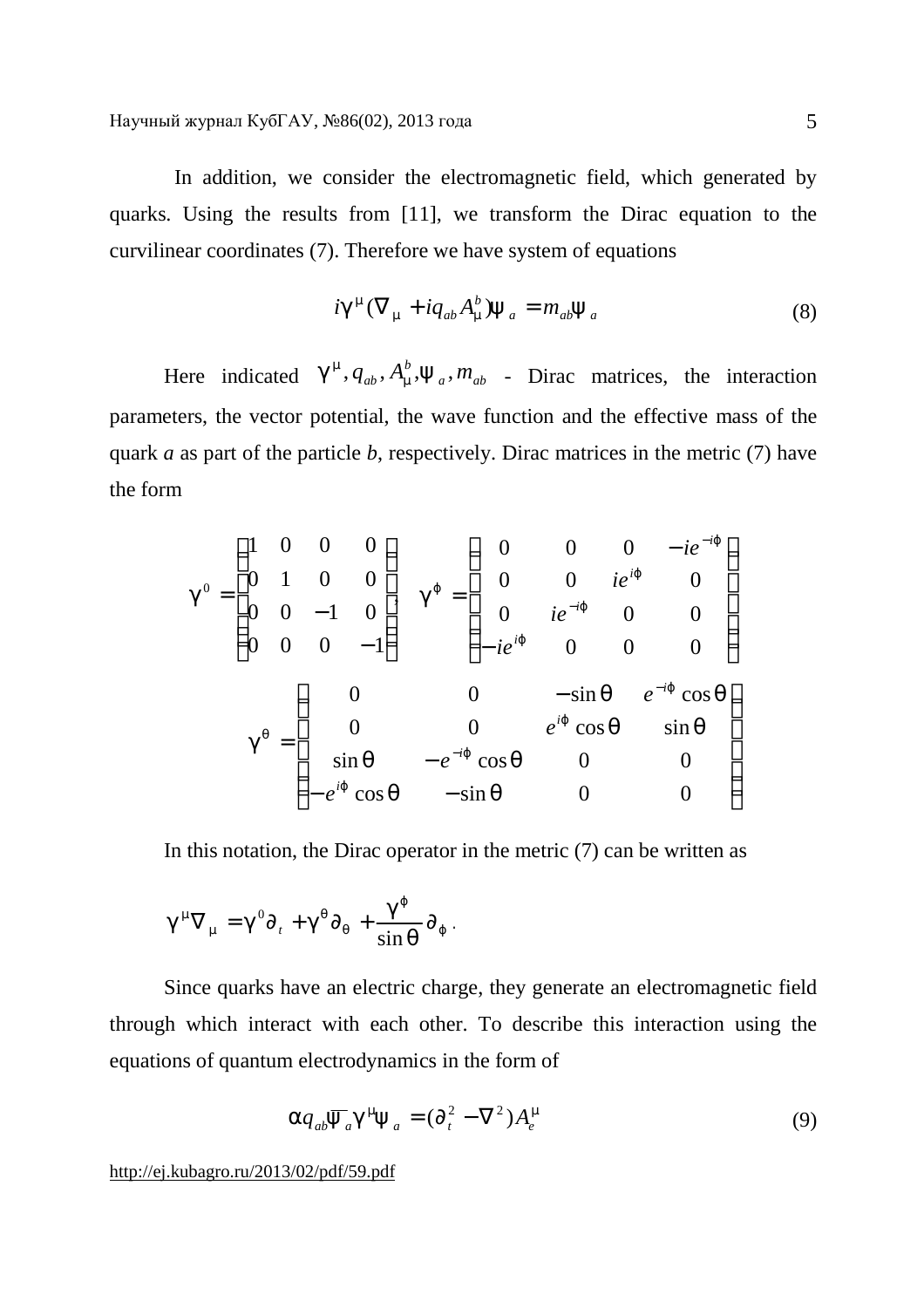Here  $a = e^2 / h$  is the fine structure constant;  $\overline{y}_a = y_a^+ g^0, y_a^+$  conjugated (by Hermite) vector. Thus, we assume that the currents and charges of the quarks are added, creating a collective field that quarks interact in accordance with equations  $(8)$ .

The system of equations (8) - (9) was used to model the dynamics of quarks in the case of baryons [8]. In the simplest case, which takes into account only one electromagnetic field, the model contains 15 non-linear partial differential equations. To reduce the order of the system we represent the solution of equations  $(8) - (9)$  in the form

$$
\mathbf{y}_{a} = e^{-i\mathbf{w}t + iLj} \begin{pmatrix} f_{1}(q) \\ f_{2}(q)e^{ij} \\ if_{3}(q) \\ if_{4}(q)e^{ij} \end{pmatrix}_{a}
$$
 (10)

Here  $L, w$  are the projection of the angular momentum on the selected axis and the energy of system, respectively. The system of Dirac equations for the case of the representation of the solution in the form (10), reduced to a form

$$
f'_{1} = (L + q_{ab}A_{b} \sin q)(f_{1} \cot q + f_{2}) + f_{2} + (m_{ab} + w - q_{ab}\Phi_{b})(f_{3} \sin q - f_{4} \cos q)
$$
  
\n
$$
f'_{2} = (L + q_{ab}A_{b} \sin q)(f_{1} - f_{2} \cot q) - f_{2} \cot q - (m_{ab} + w - q_{ab}\Phi_{b})(f_{3} \cos q + f_{4} \sin q)
$$
  
\n
$$
f'_{3} = (m_{ab} - w + q_{ab}\Phi_{b})(f_{1} \sin q - f_{2} \cos q) + (L + q_{ab}A_{b} \sin q)(f_{3} \cot q + f_{4}) + f_{4}
$$
  
\n
$$
f'_{4} = -(m_{ab} - w + q_{ab}\Phi_{b})(f_{1} \cos q + f_{2} \sin q) + (L + q_{ab}A_{b} \sin q)(f_{3} - f_{4} \cot q) - f_{4} \cot q
$$
  
\n(11)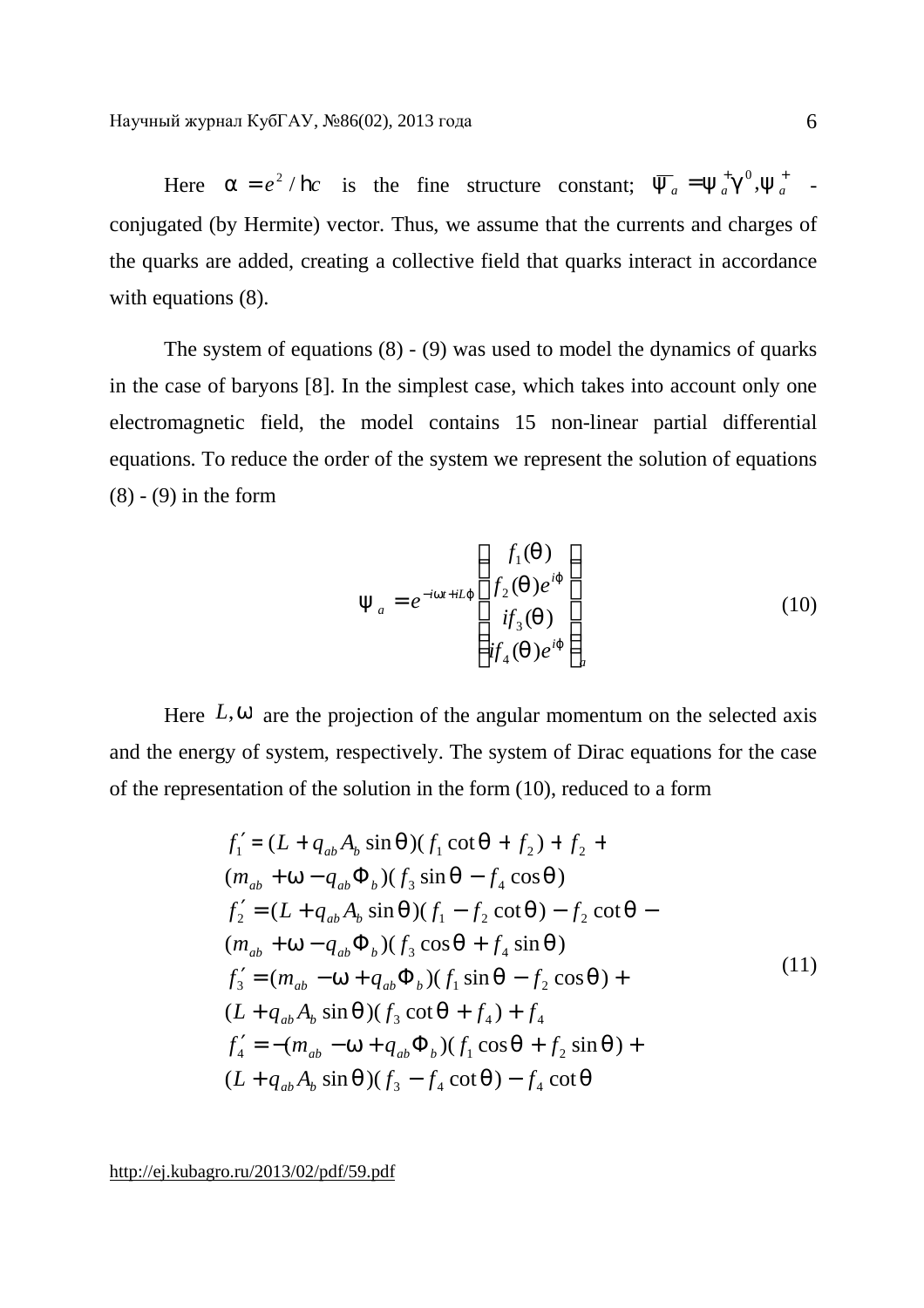Here we assume that  $A_b = A_e + A_{YM}$ ,  $\Phi_b = \Phi_e + \Phi_{YM}$ .

Note that the mass and charge are individual for each quark, and the angular momentum and energy of the system are chosen to make standing waves. Calculating the current in the left-hand side of equation (9) and the nabla operator in the right-hand side, we find the equations describing the electrodynamics part of the potential

$$
a q_{ab} \overline{y}_a g^0 y_a = a q_{ab} \left( \sum_{i=1}^4 f_i^2 \right)_a = - \Phi''_e - \Phi'_e \cot q \,, \tag{12}
$$

$$
a q_{ab} \overline{y}_a g^j y_a = 2 a q_{ab} (f_1 f_4 - f_2 f_3)_a = -A''_e - A'_e \cot q + \frac{A_e}{\sin^2 q} ,
$$
  

$$
\overline{y}_a g^q y_a = 0.
$$

Here, with the index *a* there is a summation of all the quarks in the system. Thus, in the case of nucleons problem is reduced to solving a system of 14 ordinary differential equations.

As is known, the electromagnetic properties of elementary particles are characterized by electric charge and magnetic moment. Therefore, the parameters of the Yang-Mills field, appearing in (11), should be related to the charge and magnetic moment of the quarks system, which are defined as follows

$$
Q_b = \int dV q_{ab} \overline{Y}_a g^0 Y_a = 4p \int_0^{p/2} dq \sin qq_{ab} \left( \sum_{i=1}^4 f_i^2 \right)_a \tag{13}
$$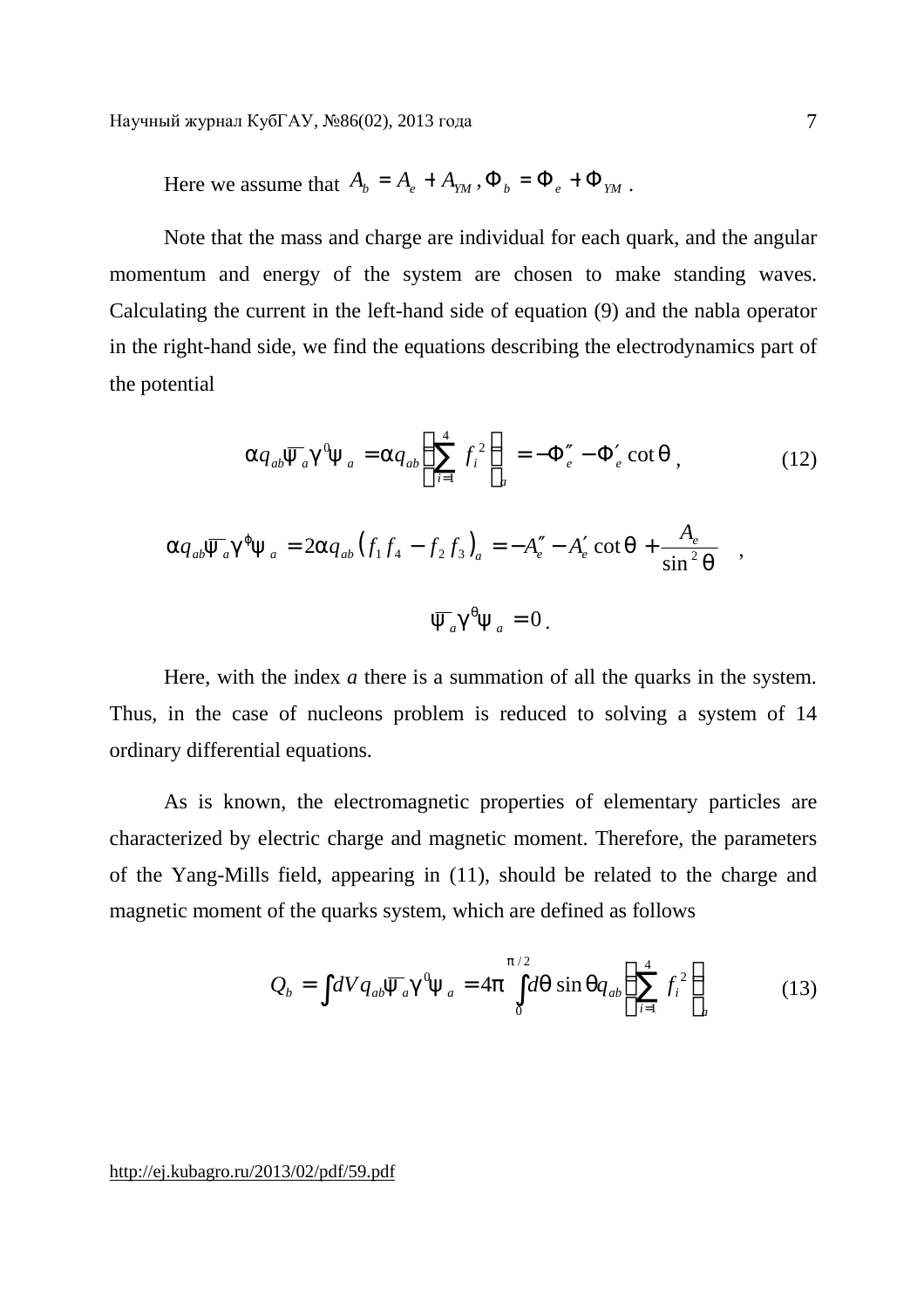$$
\mathbf{m}_{b} = \frac{1}{2} \int dV [\mathbf{r} \times \mathbf{j}]_{z} = 2 \mathbf{p} \mathbf{m}_{q} \int_{0}^{p/2} d\mathbf{q} \sin^{2} \mathbf{q} q_{ab} \overline{\mathbf{y}}_{a} \mathbf{g}^{j} \mathbf{y}_{a} =
$$
  
 
$$
4 \mathbf{p} \mathbf{m}_{q} \int_{0}^{p/2} d\mathbf{q} \sin^{2} \mathbf{q} \sum_{a} q_{ab} (f_{1} f_{4} - f_{2} f_{3})_{a}
$$

The unit of measurement of mass let take 1 MeV, then the parameters of the Yang-Mills field, the vector potential and the energy of the system will be expressed in units of MeV. The unit of the magnetic moment in this case is  $m_q = 1.0219978 m_B$ , where the Bohr magneton is  $m_B$ , and a numerical factor equal to two electron mass, expressed in the unit of MeV.

# **Model of nucleon**

Vector potential impact on the parameters of baryons investigated in [8]. It was found that the scale of variation of the vector part of Yang-Mills field is less than 1 MeV. Therefore, we can exclude it by replacing with a scalar potential, which impacts the effective mass of the quarks [9, 12]. The solution of the system of equations (11) - (12) with zero vector potential of the Yang-Mills field can be obtained as a series in powers of the parameter *a* . For a system of quarks ground state with zero angular momentum is in the standard form (10) with constant functions  $f_i$ :

$$
L = 0, f_1 = f_{ab}, f_2 = 0, f_3 = f_4 = g_{ab}
$$
 (14)

In the case of  $(14)$  the system  $(11)$  with zero vector potential reduces to:

$$
2g_{ab} + (m_{ab} - w_{ab})f_{ab} = 0, w_{ab} = -m_{ab}
$$
 (15)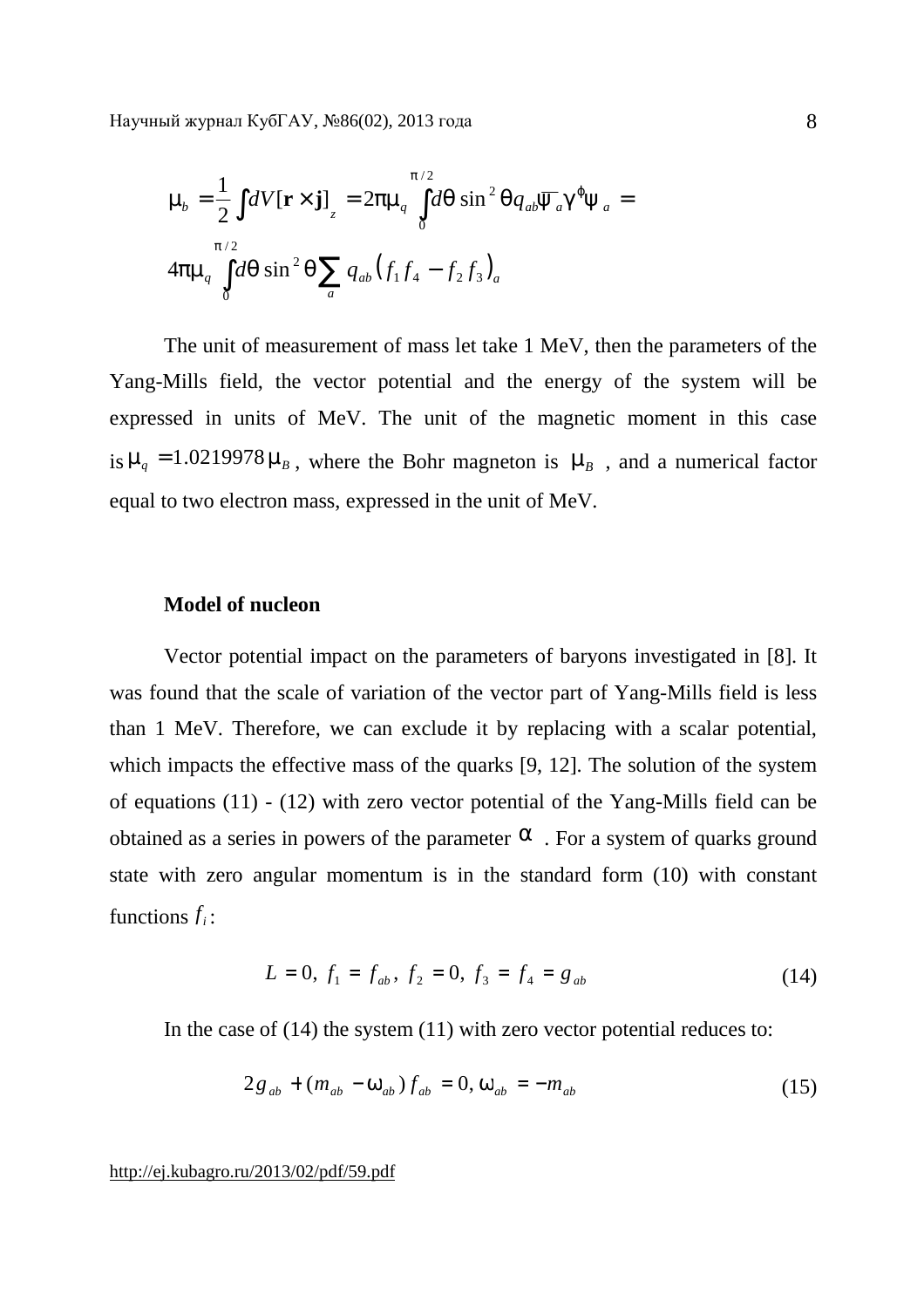Calculating the components of the 4-vector current, and using the first normalization condition (13), we have finally

$$
j^{0} = f_{ab}^{2} + g_{ab}^{2} = (1 + m_{ab}^{2}) f_{ab}^{2},
$$
  
\n
$$
j^{j} = 2 f_{ab} g_{ab} \sin q = -2 m_{ab} f_{ab}^{2} \sin q,
$$
  
\n
$$
4 p j^{0} = 1, f_{ab}^{2} = \frac{1}{4 p (1 + m_{ab}^{2})}
$$
\n(16)

Let use these results to calculate the magnetic moments of the neutron and proton. General properties of nucleons and quarks are presented in Tables 1-2.

| Symbol | Soin | Charge | Mass      | BarvonNumber | GFactor       | Hypercharge              | Isospin | <b>OuarkContent</b>                        |  |  |
|--------|------|--------|-----------|--------------|---------------|--------------------------|---------|--------------------------------------------|--|--|
|        |      |        | 938.27203 |              | 5.585694713   |                          |         | {{DownQuark, UpQuark, UpQuark}}            |  |  |
|        |      | -      | 938.27203 | -1           | 5.585694713   | - 1                      |         | {{DownQuarkBar, UpQuarkBar, UpQuarkBar}}   |  |  |
| n      |      |        | 939.56536 |              | $-3.82608545$ |                          |         | {{DownQuark, DownQuark, UpQuark}}          |  |  |
|        |      |        | 939.56536 | -1           | $-3.82608545$ | $\overline{\phantom{a}}$ |         | {{DownQuarkBar, DownQuarkBar, UpQuarkBar}} |  |  |

Table 1: Properties of baryons

# Table 2: Properties of quarks

|  |     | Symbol Spin Charge   Mass   BaryonNumber   Bottomness   Charm   Hypercharge   Isospin   Strangeness   Topness |  |  |  |
|--|-----|---------------------------------------------------------------------------------------------------------------|--|--|--|
|  |     |                                                                                                               |  |  |  |
|  |     |                                                                                                               |  |  |  |
|  | 5.0 |                                                                                                               |  |  |  |
|  | 5.0 |                                                                                                               |  |  |  |

If we assume that the quarks of type  $u$  in the proton have opposite spins, and in the neutron quarks *d* have opposite spins, while the magnetic moment of the proton depends on the effective mass of the quark  $d$ , and the neutron magnetic moment depends on the effective mass of the quark  $u$ . Under these assumptions, we find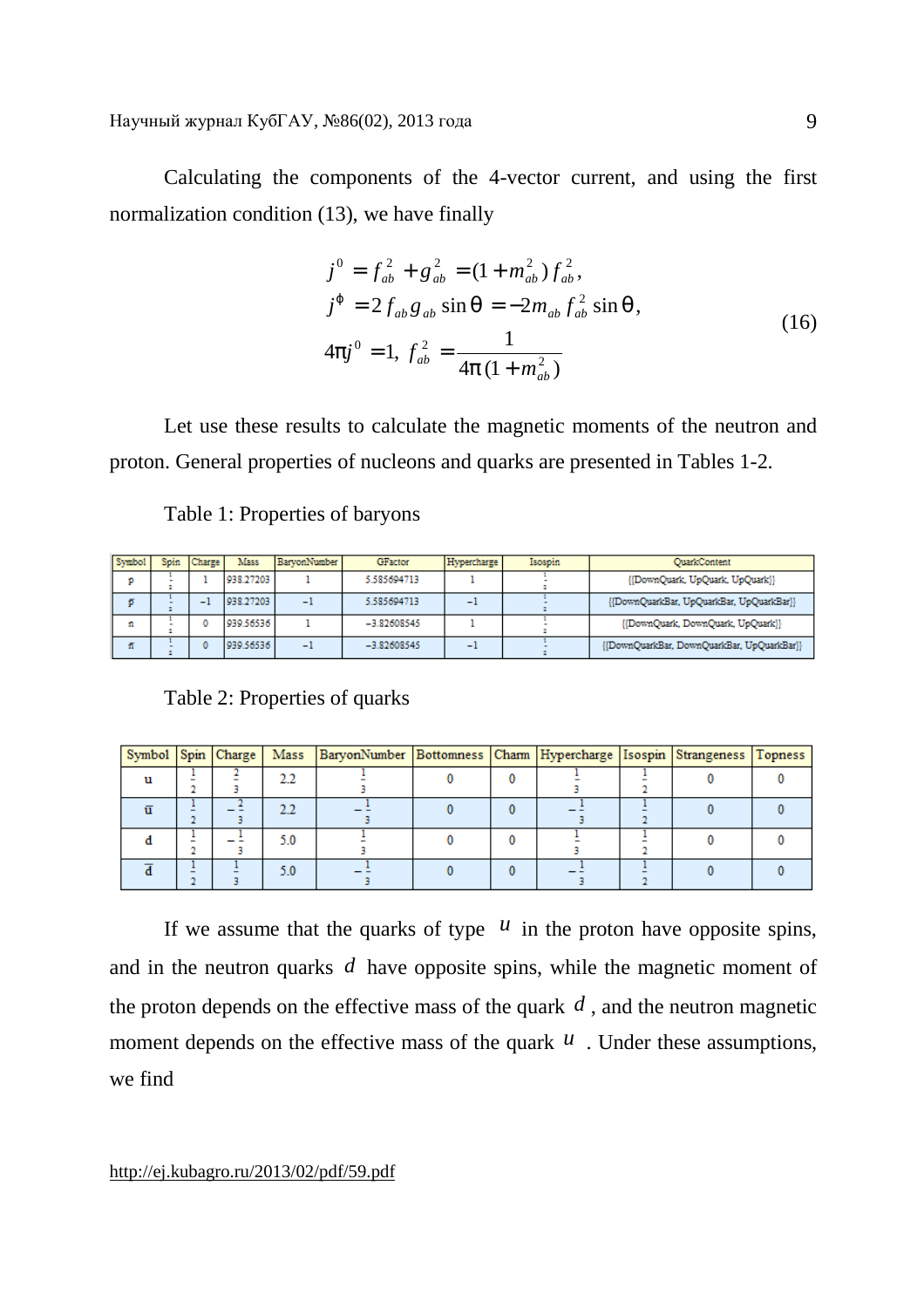$$
\mathbf{m}_{b} / \mathbf{m}_{q} = -\frac{2m_{ab}q_{ab}}{3(1 + m_{ab}^{2})}, b = n, p; a = u, d.
$$
 (17)

In the case of the proton we have  $m_p / m_q = 1.5544916 \times 10^{-3}$ , respectively, equation (17) has two roots

$$
m_{dp} = 0.00699556 \, MeV; 142.948 \, MeV \tag{18}
$$

For the neutron  $m_n / m_q = -1.06479466 \times 10^{-3}$ , and cosicvently for the effective mass of the quark  $u$  we have two roots:

$$
m_{\mu n} = 0.0023958 \, MeV; 417.397 \, MeV \tag{19}
$$

Consequently, in each case, we have two roots of the equation (17). One of them is corresponding to the very low energy of the quarks of a few keV. The second root (18) is close to the mass of the charged pi-meson - 139.57018 MeV, and the second root of (19) is close to the value of three pi-meson mass.

### **Modeling the binding energy of the nucleons in nuclei**

As it well known, the nucleons combined together in atomic nuclei under the influence of the nuclear forces. However, the nuclear forces themselves have long remained a mystery, despite numerous phenomenological models that simulated hypothetical nuclear forces like as the Yukawa potential, the Woods-Saxon potential or the quantum harmonic oscillator provides the base for the nuclear shell model [1]. Notable progress in the modeling of nuclear forces associated with the development of quantum chromodynamics [13-14] and numerical models of nucleons and light nuclei [5-6].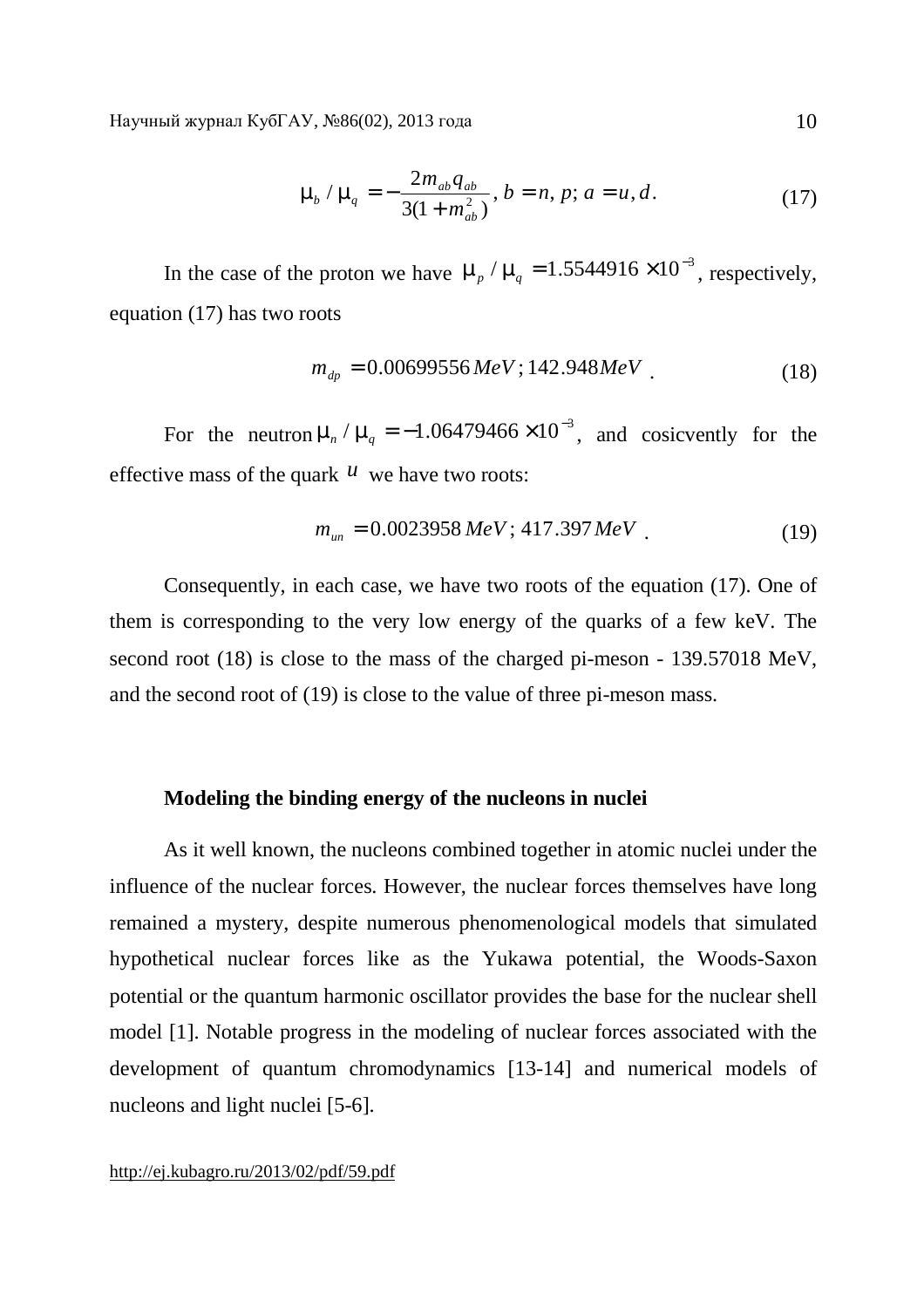In [9] we have developed a model that allows us to explain the nature of the nuclear forces of the dynamics of quarks in the metric (7). It is assumed that the nucleus consists of shells with a metric of the type (7) and the gluon condensate [15-18]. Consider the application of the model [9] to modeling the energy of the nucleons in nuclei.

Our basic assumption is that each nucleon in the nucleus loses its individuality by dissociation to individual quarks that form quark shells. These shells are filled sequentially, just as filled electron shells. Since the nucleons are composed of two types of quarks, there are two types of shells that are filled with u and d quarks, respectively. In this case, the binding energy per nucleon depends on the concentration of quarks in the shells and the energy of the interaction of quarks.

We can also assume that the quarks of each type form a Fermi gas, which has the chemical potential as the relativistic particles. Note that usually this assumption refers to the nucleons, so the standard formula of the binding energy contains a term that describes the kinetic energy of the nucleons [2-4,19].

A final assumption is that the dissociation of the nucleon mass is spent on the excitation of the kinetic energy of the quarks and the creation of links between the quarks. With all of the assumptions of the binding energy equation of the form

$$
E_b = m_p Z + m_u N - V_u (2Z + N) - V_d (Z + 2N) + Q_u (2Z + N)^2 / r_A +
$$
  
\n
$$
Q_d (Z + 2N)^2 / r_A + Q_{ud} (2Z + N)(Z + 2N) / r_A
$$
\n(20)

It is indicated:  $m_p Z$ ,  $m_n N$  - the total mass of protons and neutrons in nuclei;

 $V_{u}$ ,  $V_{d}$  - Chemical potential of u and d quarks, respectively;

 $2Z + N$  - the number of u quarks: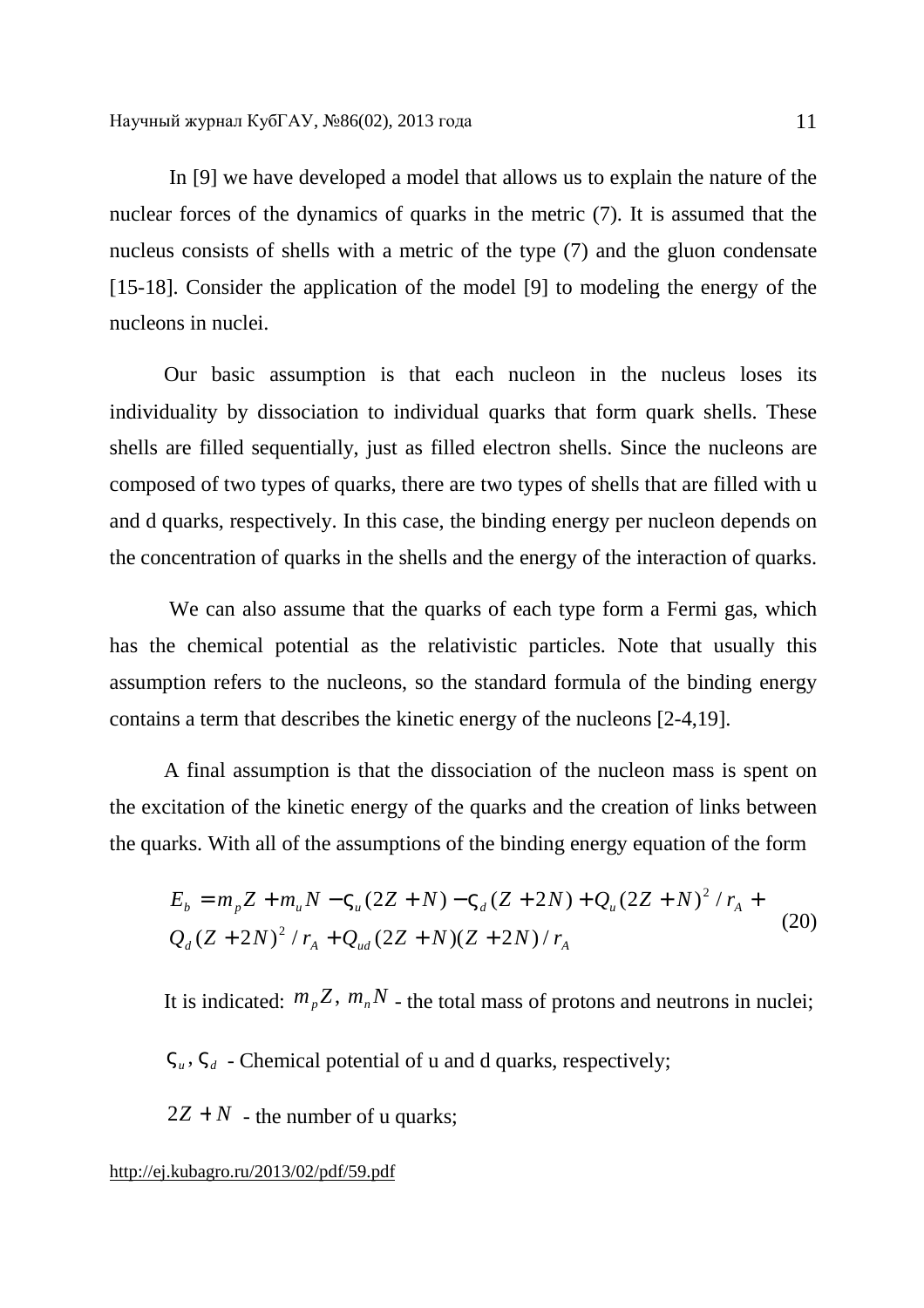$Z + 2N$  - the number of d quarks;

 $Q_i$  - Parameters of the interaction of quarks;

 $r_A$  - Average radius of the nuclear shells.

To close the model, we set

$$
r_A^3 = A = Z + N,
$$
  
\n
$$
V_u = \sqrt{m_u^2 + V_0^2 (2Z + N)^{2/3} / (Z + N)^{2/3}},
$$
  
\n
$$
V_d = \sqrt{m_d^2 + V_0^2 (Z + 2N)^{2/3} / (Z + N)^{2/3}}
$$
\n(21)

The first equation (21) describes the dependence of the mean radius of the nuclear envelope of the number of nucleons, the second and third of (21) describe the dependence of the chemical potential of a Fermi gas of relativistic particles on their density. The scale factor appearing in the equations (21) let define as the average of the maximum energy of the expressions (18) and (19), thus

$$
V_0 = (142.948 + 417.397) / 2 = 280.173 MeV
$$
\n(22)

In Figure 1-4 presents the simulation of the binding energy on the equations (20) - (22) for the nuclides of elements with atomic number from 4 to 112, inclusive. Note that the range of the quarks interaction parameters is less than 2 MeV. These parameters depend on the number of protons like the ionization energy of electrons in atoms. It can be concluded that there are quark shells - Figure 5, similar electron shells (note that all the calculations and visualization were carried out on the basis of the system [20]).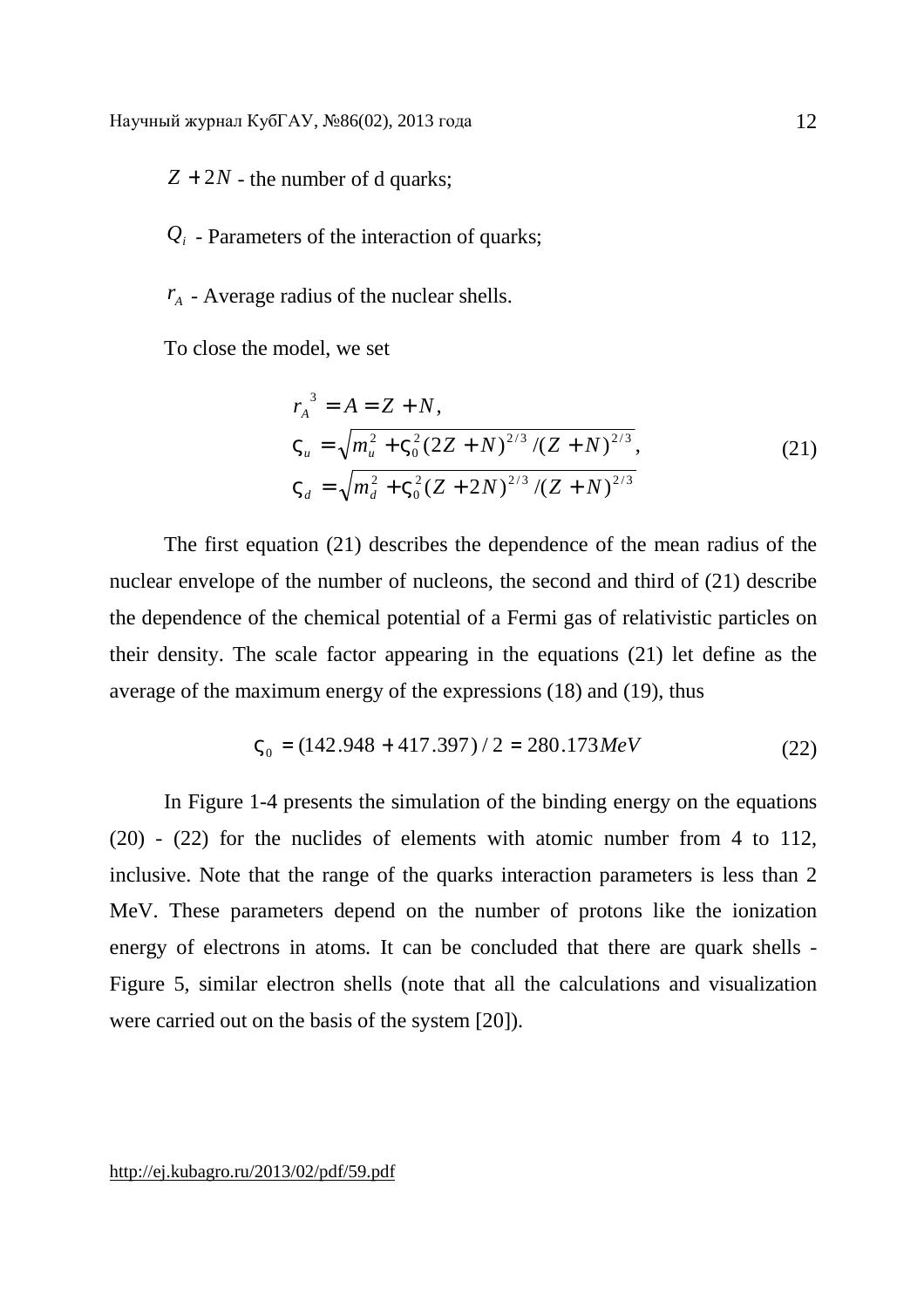

Figure 1: The dependence of the quarks interaction parameters on the number of protons.



Figure 2: Modeling of the binding energy in the isotopes of beryllium, nitrogen, oxygen and neon – solid lines, and experimental data points.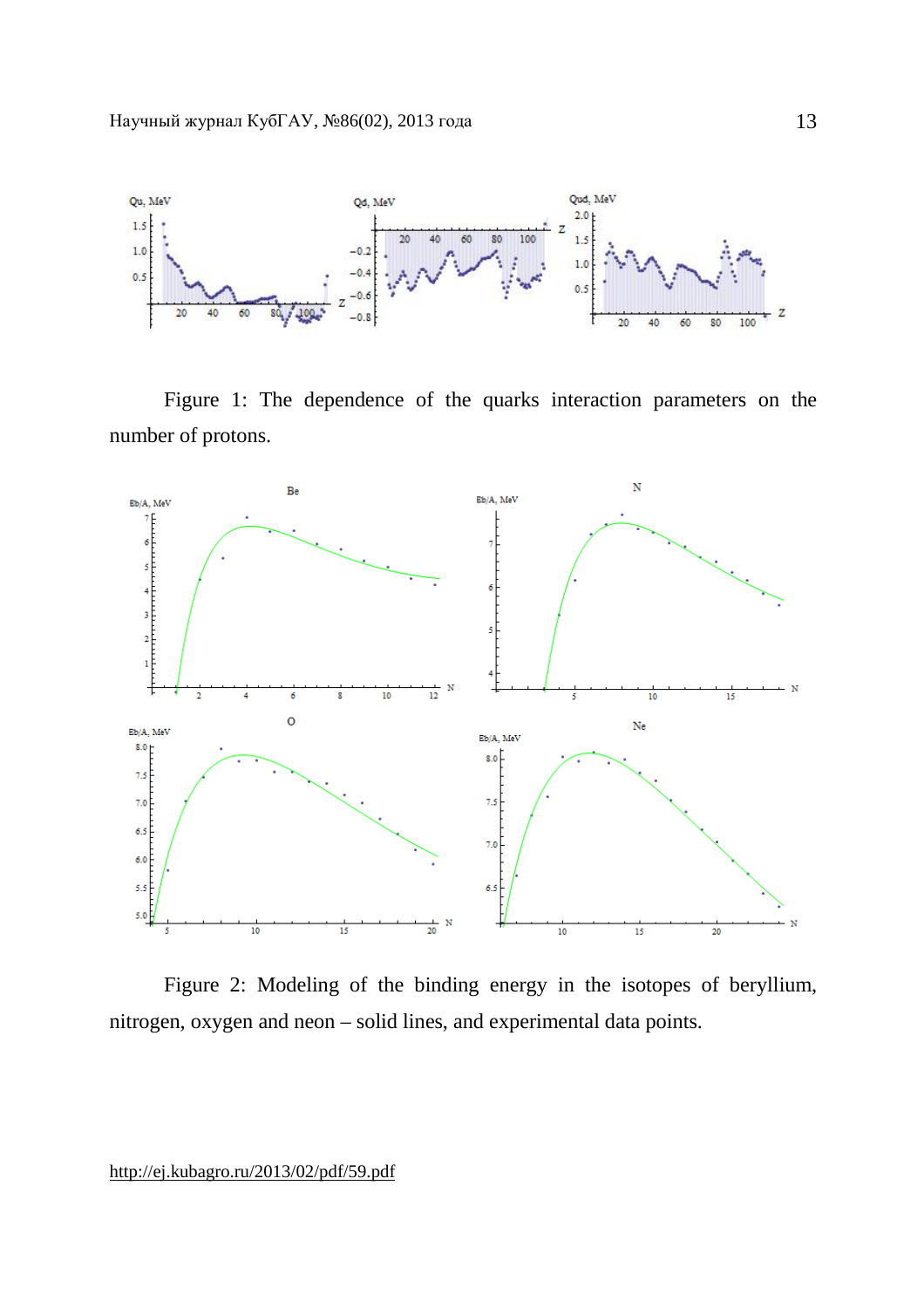

Figure 3: Modeling of the binding energy in the isotopes of sodium, magnesium, aluminum, silicon, nickel, iron, copper and zinc – solid lines, and experimental data points.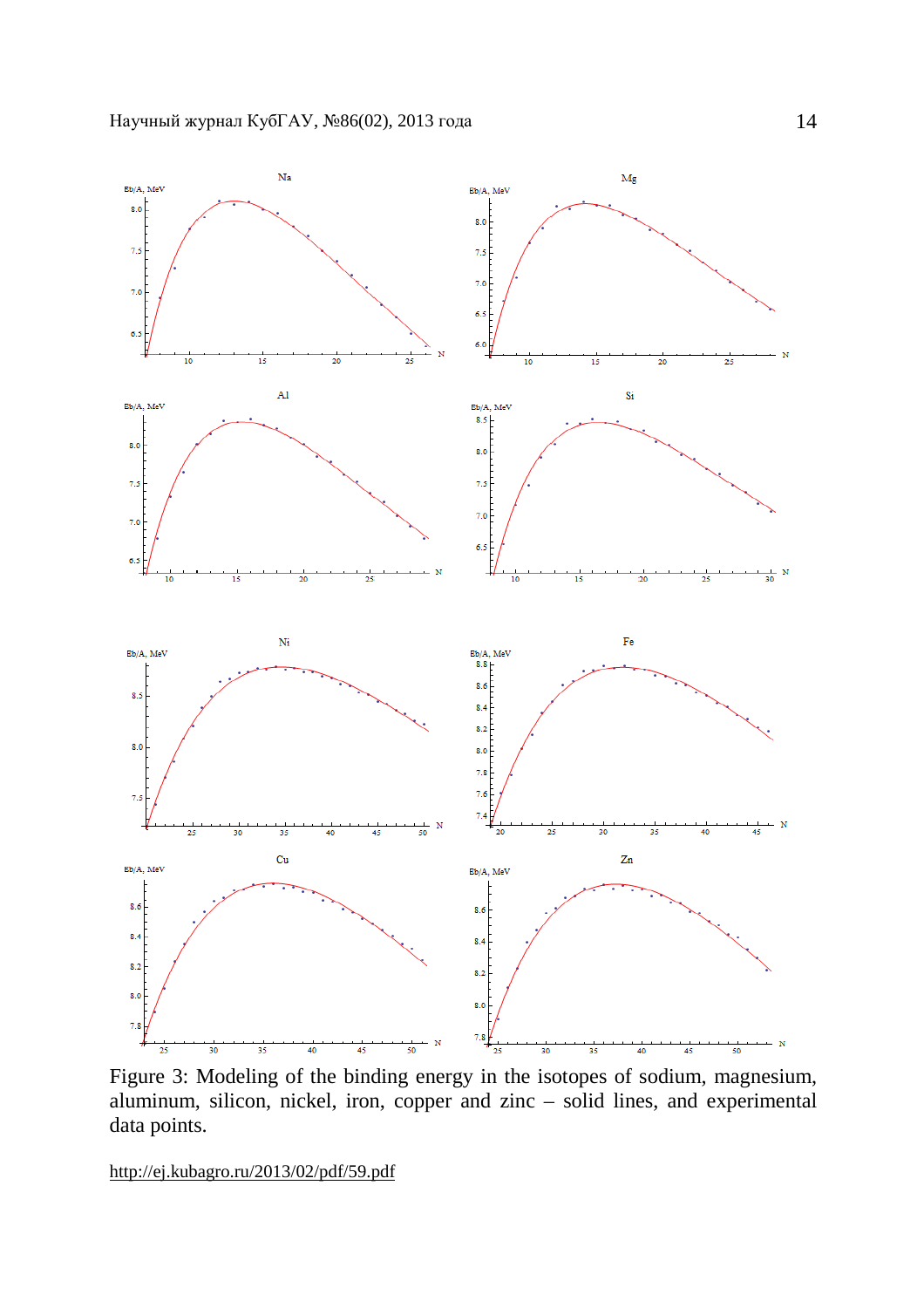

Figure 4: Modeling of the binding energy in the isotopes of gold, platinum, uranium and neptunium – solid lines, and experimental data points.

Quark shell replaces the nuclear shells [1-4], which are consistently filled nucleons. This model assumes that the nucleons dissociate into their constituent quarks, the quarks than fill the shells. This filling process is reflected in the behavior of the interaction parameters – see Figure 1.

Hence the expression of the binding energy (20) has the asymmetry due to the splitting of the masses of nucleons and quarks as well as the asymmetry of the quark interaction in the shells. This asymmetry is mitigated by the large quark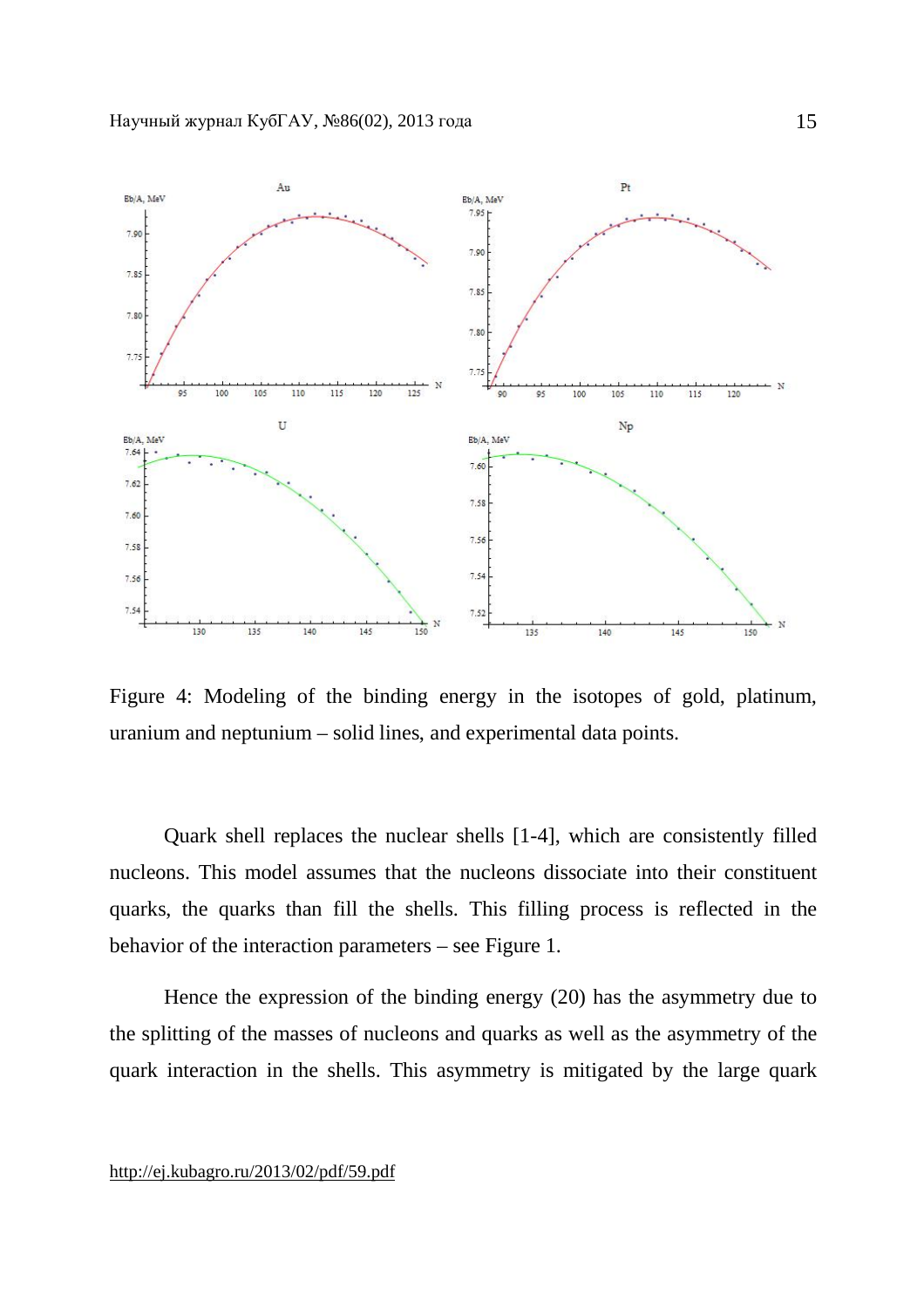chemical potential, which is equivalent to a high kinetic energy of the particles of two Fermi gases, which is, according to (22), about 280 MeV per particle.

Fermi gases consisting of two kinds of quarks, held inside the bubble by gluon wall [7-10, 15-18]. A metric of hadrons has poles inside the wall, which is modeled by Weierstrass function. These poles correspond to an infinite energy, as it follows from (2). Therefore quarks cannot leave the bubble except by crushing the original bubble in two (or more) bubbles. This process corresponds to the decay of nuclei. Along with fragmentation can be considered the process of coagulation of bubbles that corresponding to nuclear fusion.

## **Clusters of quarks**

In the volume of the bubble within the nuclear shell quarks can be combined into clusters that mimic the properties of the proton, neutron and light nuclei deuterium, tritium, helium, etc. These clusters arise by synchronizing motion of the quarks in the neighboring shells, so, unlike the original particles and nuclei, they are similar to a system of charges that are fixed relative to each other. In Figure 6-8 shows some visualization clusters, made on the basis of equal level surfaces of the electrostatic potential of the charge system using standard software Wolfram Mathematica 9.0 [20]. Potential of a single charge is defined as  $\Phi_i = q_i / |\mathbf{r} - \mathbf{r_i}|$ , and potential of all charges as  $\Phi = \sum_i q_i / |\mathbf{r} - \mathbf{r}|$  $q_i / | \mathbf{r} - \mathbf{r_i} |$  with charges related to data from Table 2.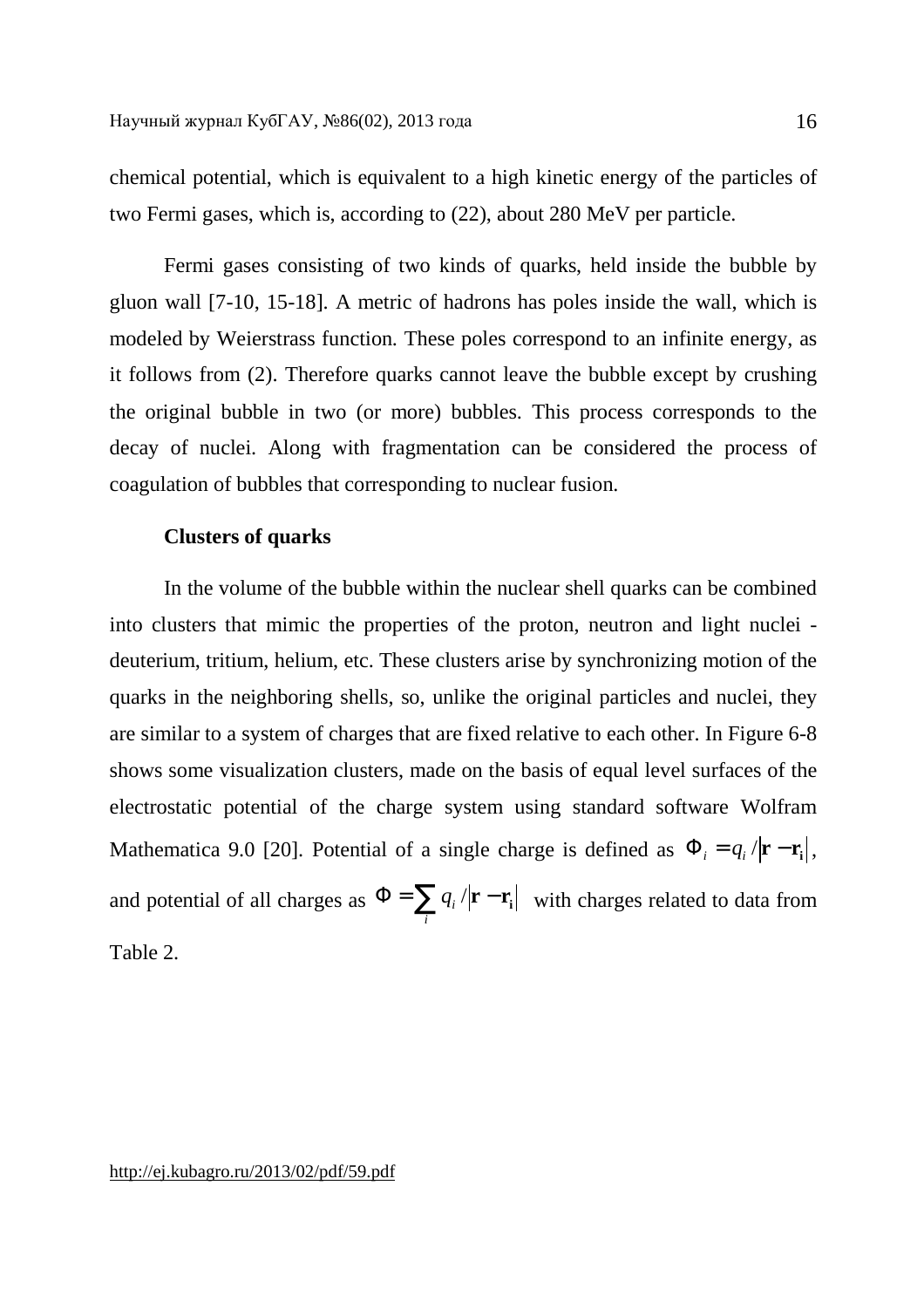

Figure 5: Quark clusters simulating the electrostatic properties of the neutron and the proton; the neutron quark charges  $\{2/3, -1/3, -1/3\}$  are in the points  $\{0,$ 0, 0},  $\{1, 0, 0\}$ ,  $\{-1, 0, 0\}$ , in the coordinate system  $\{x, y, z\}$ ; the proton quark charges {-1 / 3, 2/3, 2/3} are in the points {{0, 0, 0 }, {0, 0, 1}, {0, 0, -1}} in the coordinate system {x, y, z}. Figure shows the levels of the potential {-1, -0.75, - 0.5,  $-0.25, -1, 0, 1, 0.25, 0.50, 0.75, 1$ .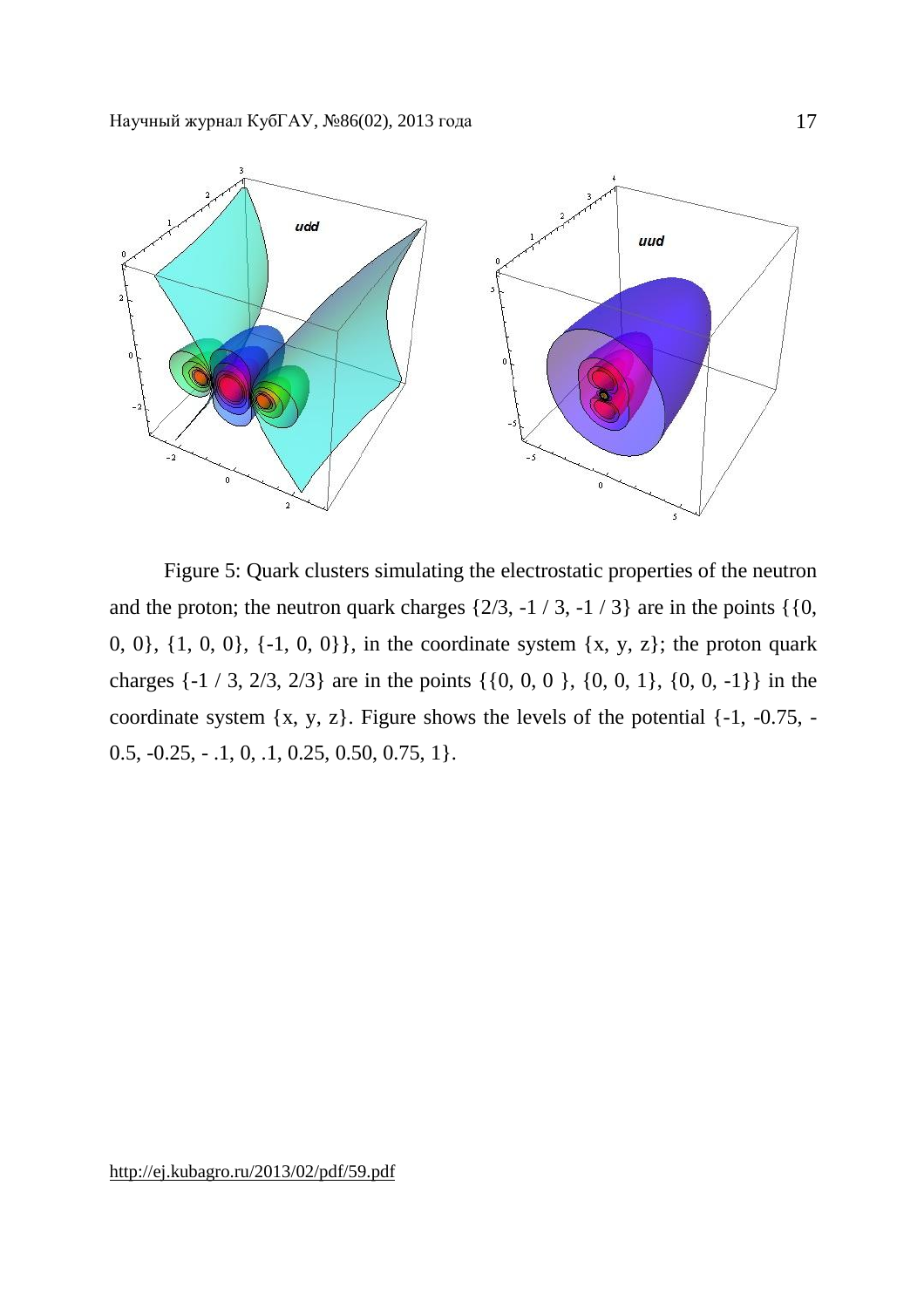

Figure 6: Quark clusters simulating the electrostatic properties of the deuteron; the proton quark charges  $\{-1/3, 2/3, 2/3\}$  are in the points  $\{\{0, 1, 0\}, \{0, 1, 0\}\}$ 0, 1}, {0, 0, 1}}; the neutron quark charges {2/3, -1 / 3, -1 / 3} are located in the points {{0, -1, 0}, {1, 0, 0}, {1, 0, 0}} in the coordinate system {x, y, z}. Surfaces correspond to the levels of the electrostatic potential {-1, -0.75, -0.5, -0.25, -0.1, 0,  $0.1, 0.25, 0.50, 0.75, 1$ .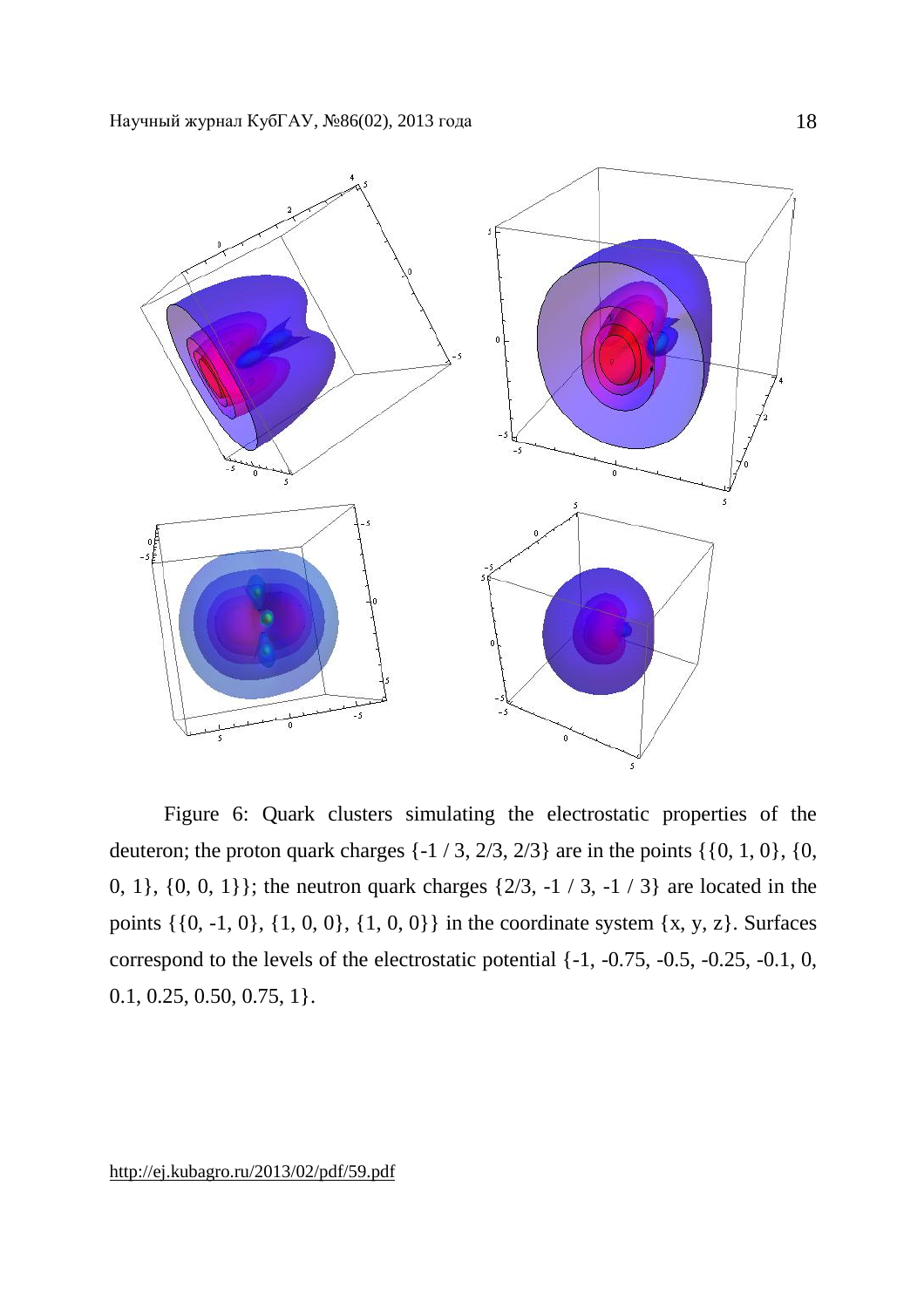

Figure 7: Quark clusters simulating the electrostatic properties of alpha particles; the quark charges of one proton {-1 / 3, 2/3, 2/3} are located at the points {{0, 1, 0}, {0, 0, 1}, {0, 0, -1}}; quark charges of the second proton {-1 / 3, 2/3, 2/3} are located at the points  $\{\{0, 2, 0\}, \{0, 0, 2\}, \{0, 0, -2\}\}$ ; the quark charges one neutron {2/3, -1 / 3, -1 / 3} are located at the points {{0, -1, 0}, {1, 0, 0}, {1, 0, 0}}, second neutron quark charges are in the points {{0, 2, 0}, {2, 0, 0}, {2, 0, 0}} in the coordinate system  $\{x, y, z\}$ . Figure shows the levels of total electrostatic potential {-1, -0.75, -0.6, -0.45, -0.35, 0, 0.35, 0.45, 0.60, 0.75, 1}.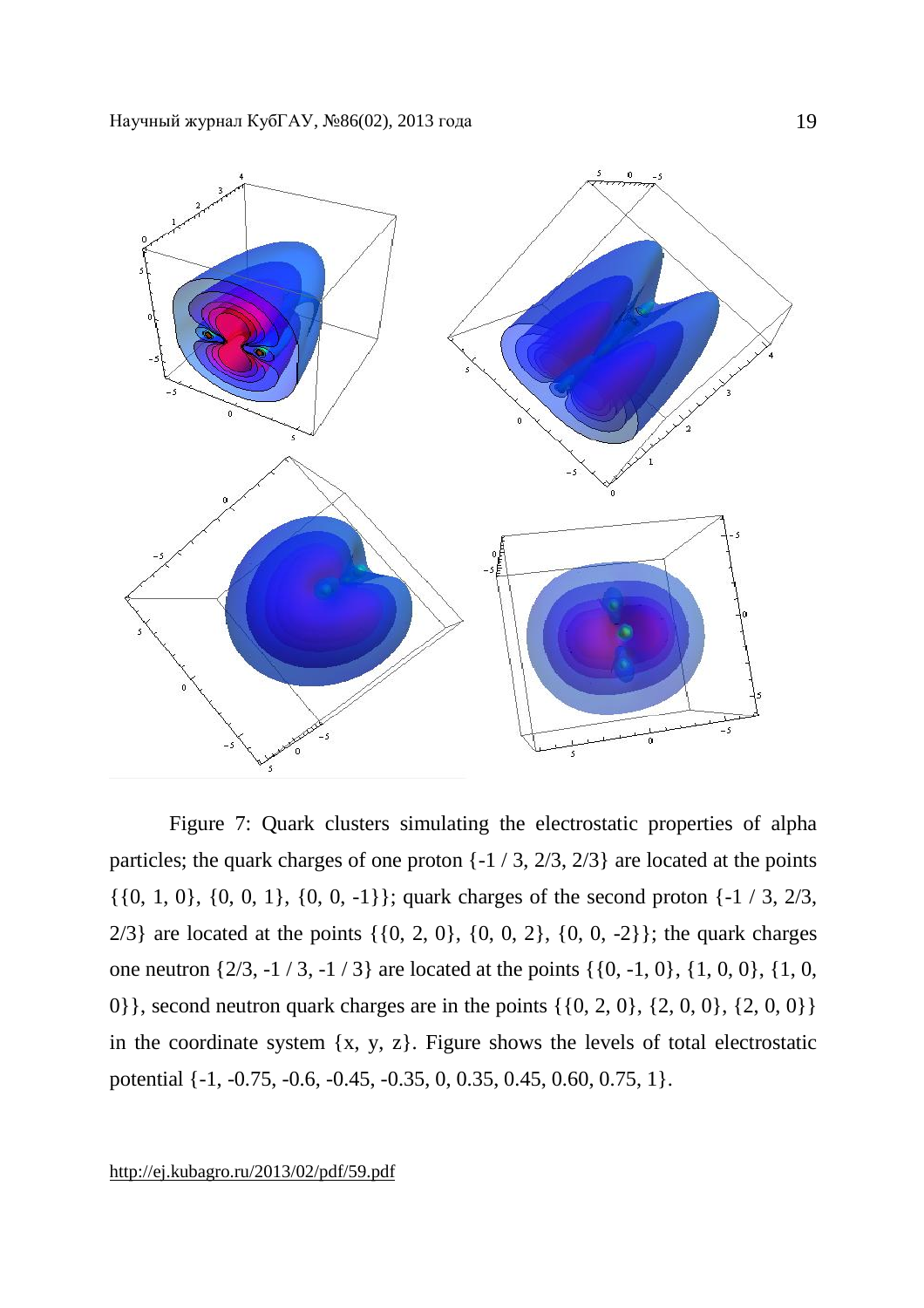The data shown in Figures 6-8 demonstrate that the electrostatic potential of the charge system, consisting of quarks, has a very complex structure, which should be taken into account in the scattering of charged particles. In this regard, we note that the partons or quarks were discovered in experiments on the scattering of electrons on protons [21], as particles constituents of hadrons. Despite the fact that free quarks are not observed, the presence of the complex structure of hadrons can be regarded as an established fact.

Identification of partons with quarks allowed to establish [21] that the u and d quarks have significantly less mass - see Table 2, than anticipated in the original model [12], in which the quark masses greater than the mass of the proton. This choice was due to the modeling of the magnetic moments of baryons [8], but the model presented above shows that the Dirac equation can simulate the magnetic moments of baryons in the form of equation (17), which has the solutions at low mass of the quarks.

On the other hand, the model of the binding energy of the nucleons in nuclei (20) - (22) shows that the energy of quarks in nuclear shells is comparable to the mass of the pion pair. However, in light nuclei of hydrogen isotopes energy quarks seem determined smaller root of eq. (17) [9].

Presence of clusters means that the expansion of the binding energy in powers of the density of the quarks in the right-hand side of equation (20) is present not only linear and quadratic terms, and cubic terms corresponding clusters {uud} and {udd}, but also the terms of the sixth degree, relevant clusters { {uud}, {udd}}, as well as the terms of 12 degrees, corresponding to alpha-particle clusters  $\{ {\{uud\}, {udd\}}, \{dud\}, \{udd\}}\}.$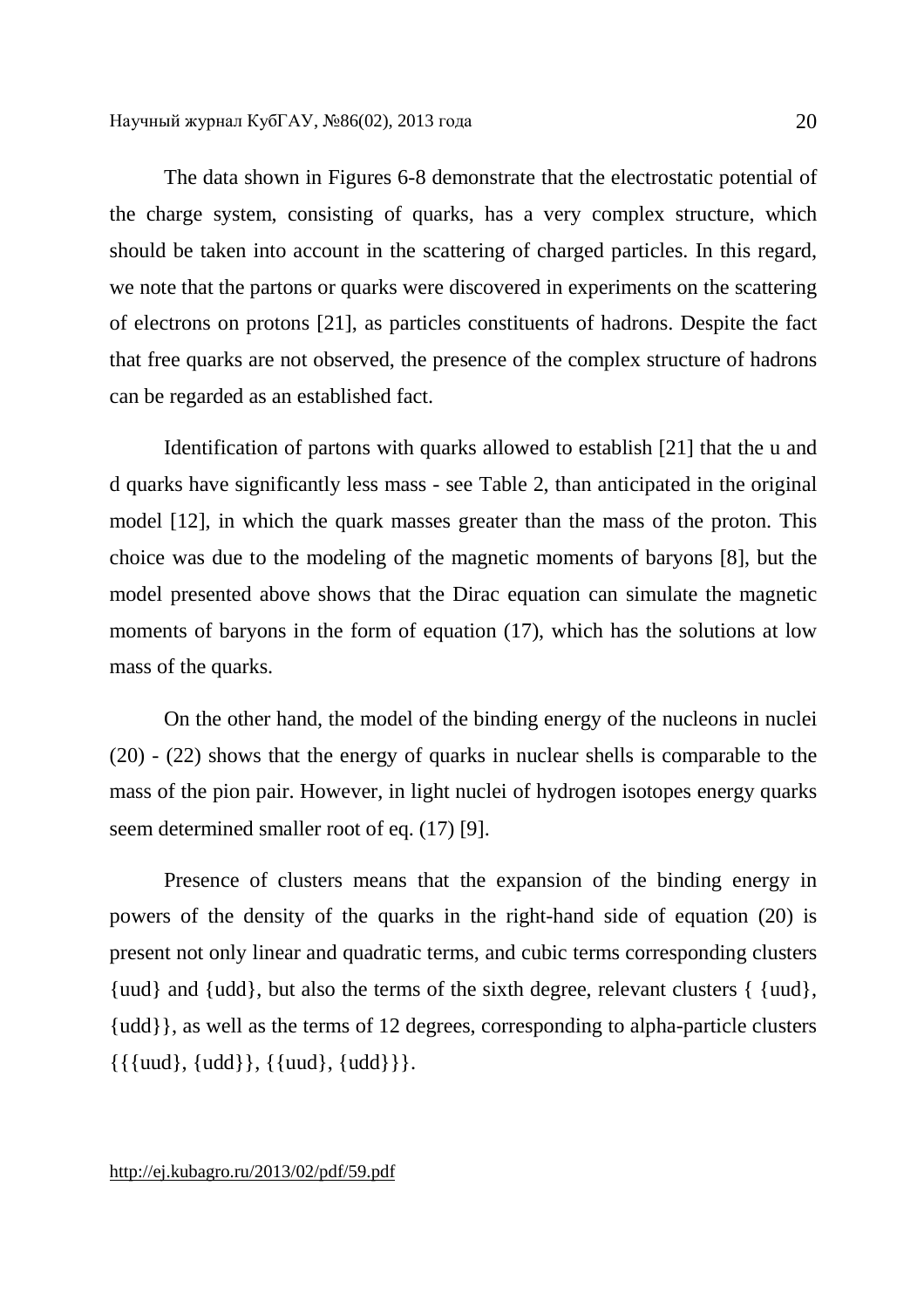Indeed, given that the nature of the observed alpha decay, it can be expected that there is a correlation between the terms of 12 degrees with the quark density of the binding energies. This correlation must be especially great for heavy elements. In Fig. 8 shows the curves of the binding energy, calculated from equation (20) without the formation of clusters - the blue curves, as well as the formation of clusters of the deuteron and alpha particles - the red line. The points correspond to the experimental data on the binding energy of the isotopes of lead, mercury, polonium and astatine.

Equation (20) subject to the terms 6 and 12 degrees of density of quarks is of the form

$$
E_b / A = m_p n_p + m_n n_N - V_u n_u - V_d n_d + Q_u n_u^2 r_A^2 + Q_d n_d^2 r_A^2
$$
  
+  $Q_{ud} n_u n_d r_A^2 + Q_{np} (n_u n_d)^3 + Q_{npnp} (n_u n_d)^6$  (23)

Here  $n_p = Z / A$ ,  $n_N = N / A$ ,  $n_u = (2Z + N) / A$ ,  $n_d = (Z + 2N) / A$  - the density of protons, neutrons, and two types of quarks, respectively;  $Q_i$  - the parameters of interaction between quarks, taking into account the contribution of the deuteron cluster and alpha particles in the binding energy.

Note that the expression (23) allows to simulate accurately the energy of the nucleons in nuclei of isotopes of heavy elements. Putting in (23)  $Q_u = Q_d = 0$ leads to the model with three parameters - Fig. 9, which highlighted the contribution of the pair interaction of clusters of protons and neutrons. The average value of the interaction of clusters of nucleons is  $\langle Q_{np} \rangle = 2.4321 MeV$ , which is close to the mass of the u quark. The average value of the interaction of quarks is about  $\langle Q_{ud} \rangle$  = 0.1847 *MeV* only.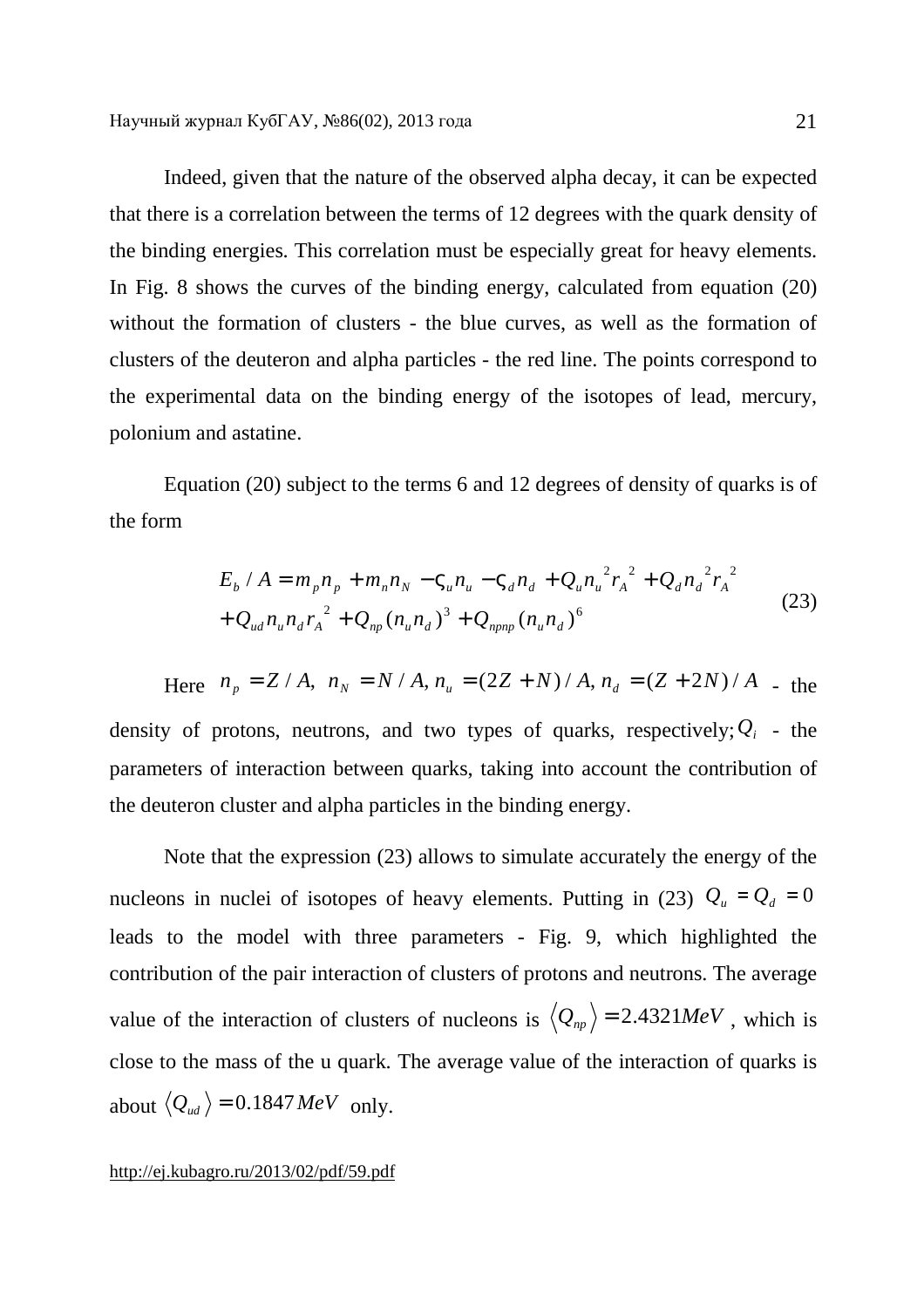

Figure 8: Modeling of the binding energy in the nucleus of lead, mercury, polonium and astatine: blue line is calculated according to equation (20), excluding the clusters; the red line calculated with the cluster deuteron and alpha particles on equation (23). The points correspond to the experimental data.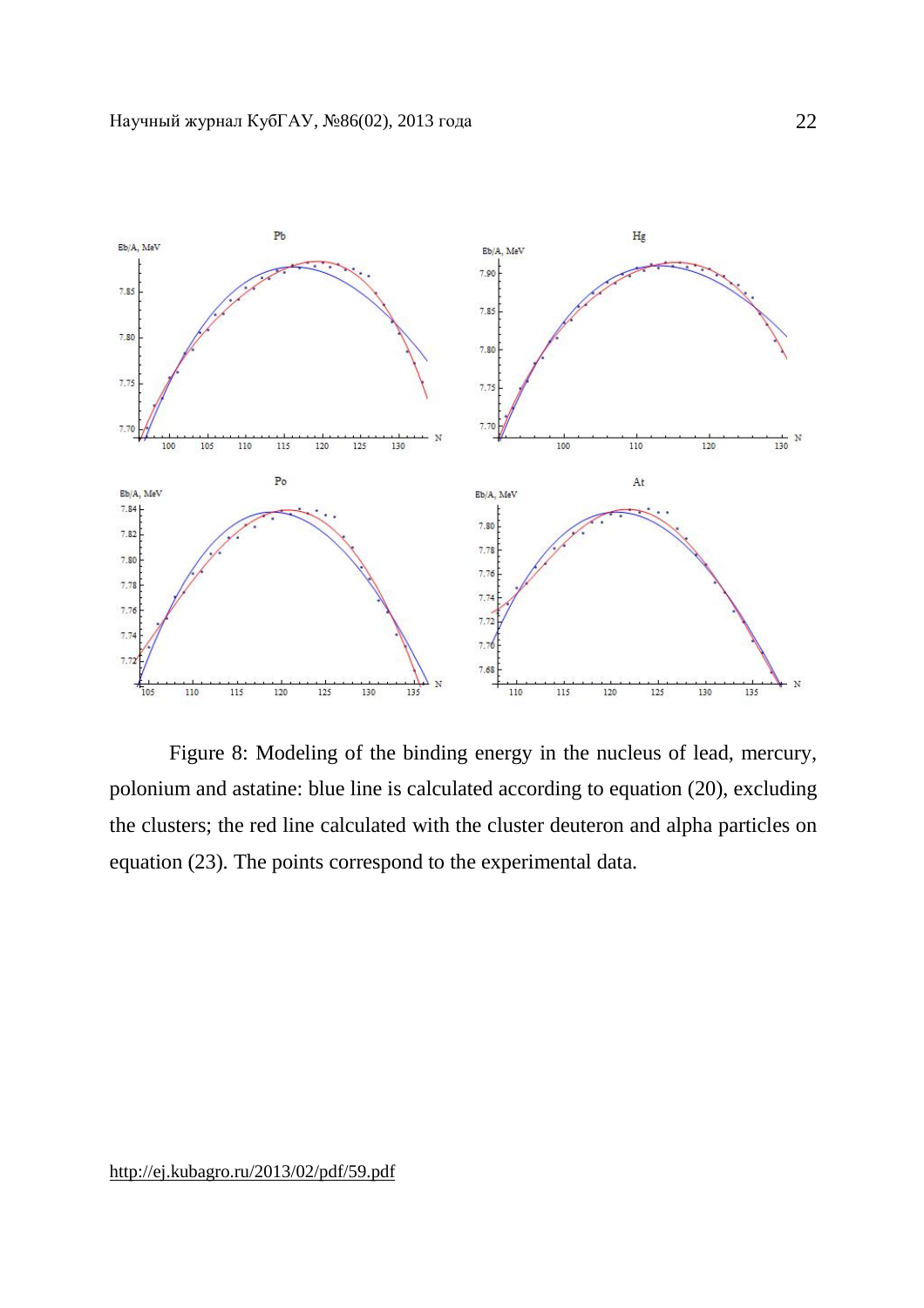

Figure 9: The dependence of the parameters of the interaction of quarks and clusters of nucleons in nuclei of isotopes of different elements on the number of protons.

### **Structure of quark shells**

<http://ej.kubagro.ru/2013/02/pdf/59.pdf> Build up rule for the quark shells with the cluster formation can be inferred from the above dynamic model. Note that the number of quarks in nuclei is three times greater than the number of nucleons. For example, the nucleus of the isotope of gold contain between 90 and 126 neutrons and 79 protons. Therefore, we must put in the shells from 507 to 615 quarks. Obviously, this task is much greater than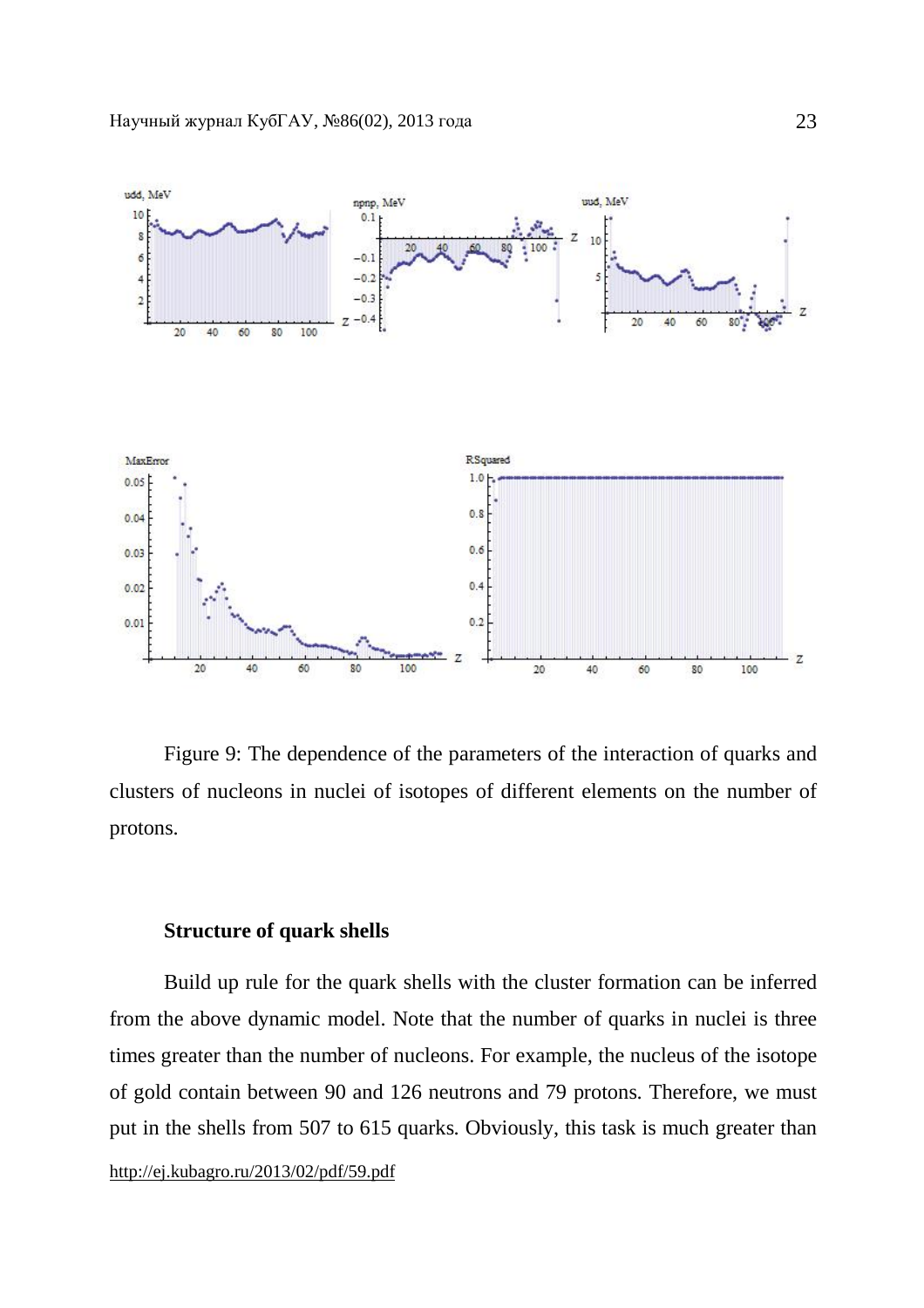the complexity of a similar problem in the placement of 79 electrons in shells of atoms of gold.

This task is complicated for two reasons. First, the quarks in the nucleus have no center of gravity like nuclei in atom, so the radial quantum number is not in the task. Second, the energy of interaction between quarks is small - Fig. 9, while the kinetic energy is high, according to equation (22). Consequently, quark shell formed during the formation of clusters of nucleons, which have high binding energy, but less kinetic energy.

Note that the binding energy of quarks is relatively small, and the binding energy of the nucleon clusters is of the order of quark masses, therefore it can be assumed that the most likely combination is the combination of three quarks. In this form clusters are similar in their properties to the nucleons. According to the first equation (16) the quark density in the inner region of the bubble is constant. Therefore, the state of the system is determined only by the energy. Then the probability of formation of the cluster proportional to the product of the nucleon energy of the three quarks, and the statistics are determined by the Fermi distribution. This leads to the model studied in [22-24]:

$$
m_N = m_Z = m_A = q \ln a
$$
,  $E_N = E_Z = -E_A / A$ 

$$
x_{i+1}x_i^2 = \frac{K}{e^{-x_i} + a}
$$
  
\n
$$
x_i = -\frac{E_i}{Aq}, \quad K = \frac{4p}{3Aq^3}ag_A(1 + 1/A)^{2/3}b^2(A)b(A+1)
$$
\n(24)

Here  $b(A) = 0.05325 \ln A$ ;  $g_i, E_i, m_i, q$  - the weight factor, energy, chemical potential, and temperature of the system accordingly. All dimensional quantities in the model (24) have dimension MeV.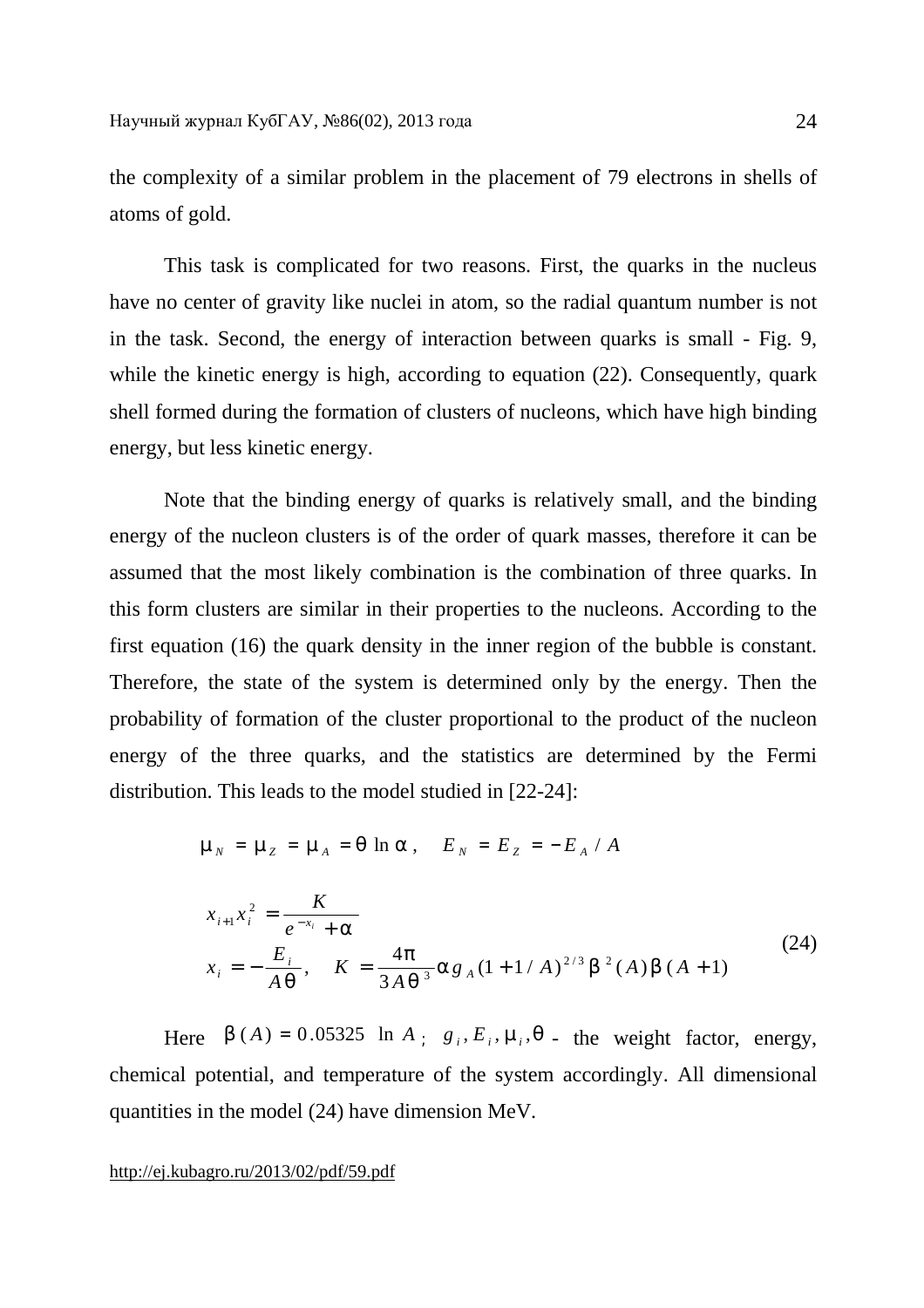In Fig. 10 shows the bifurcation diagram of the model (24), which defines the rules of quark filling shells. The model (24) predicts that there are only eight quark shells that contain an even number of energy levels. This result can explain the known fact differences nuclei with even and odd number of nucleons. Indeed, for an even number of nucleons is an even number of quarks, so the energy levels in the shells are filled successively by rule  $2 + 4$ , and in odd nuclei filled by the rule  $1 + 2.$ 



Figure 10: The bifurcation diagram of the model (24) showing the build-up rule of quark shells (highlighted square) and the structure of the third shell in the coordinates (x,  $1/K$ ) for  $\alpha = 1/136.2$ .

Furthermore, the model (24) may explain why binding energy in the beginning of the neutron addition increases and then decreases - Figure 2-4, 8. This is explained by the form of the quark shell in the plane (E, A) - Fig. 10. It was found that in the model (24) there is a transition to chaotic behavior when the parameter  $\alpha$  approaches a certain critical value [22]. Therefore, the model (24)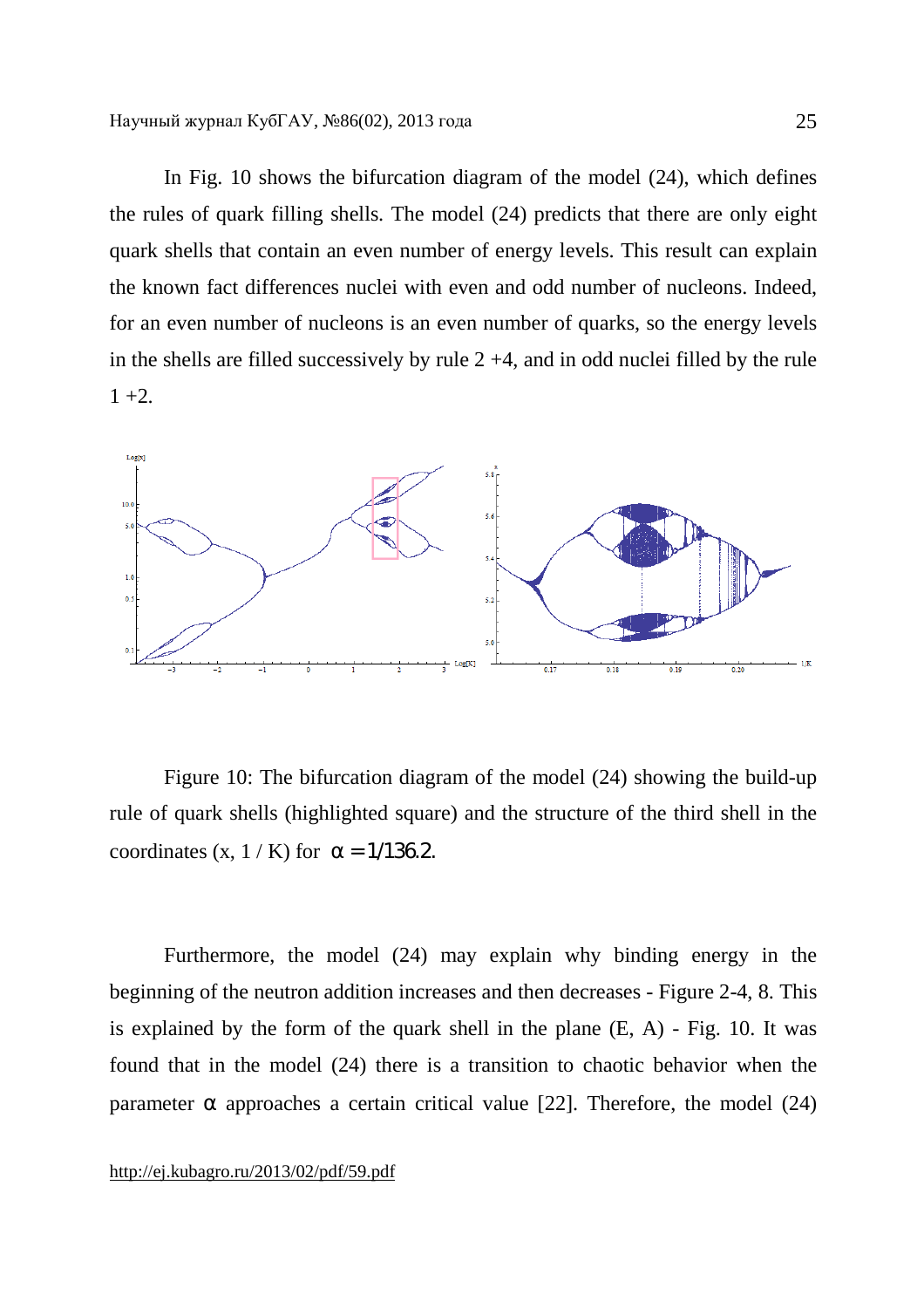allows us to explain the presence of discrete and continuous spectra of excitation of atomic nuclei. For example, the structure of the third shell energy levels split into two with increasing atomic number (descending order parameter K), and then merge into a continuous spectrum - Figure 10.

Finally, we note that the quark shells model can explain the structure and properties of atomic nuclei, just as the electron shells can explain the structure and properties of atoms.

#### **References**

1. Maria Goeppert-Mayer. On Closed Shells in Nuclei/ DOE Technical Report, Phys. Rev. Vol. 74, 1948. II DOE Technical Report, Phys. Rev. Vol. 75, 1949.

2. Ivanenko D.D. Periodic Table of the elements and the nucleus// D.I. Mendeleev, The Life and The Treatises. - Academy of Sciences of the USSR, Moscow, 1957, p.66-100 (in Russian).

3. Trunev A.P. The nuclear shells and the periodic trends// Network electronic scientific journal of the Kuban State Agrarian University (The Journal KubGAU) [electronic resource]. - Krasnodar KubGAU, 2012. - № 05 (79). Pp. 414 - 439. - Mode of access: <http://ej.kubagro.ru/2012/05/pdf/29.pdf>

4. Trunev A.P. The nuclear shells and the periodic trends, Part 2// Network electronic scientific journal of the Kuban State Agrarian University (The Journal KubGAU) [electronic resource]. - Krasnodar KubGAU, 2012. - № 07 (81). Pp. 491 - 514. - Mode of access: <http://ej.kubagro.ru/2012/07/pdf/37.pdf>

5. S. Durr, Z. Fodor, J. Frison et all. Ab Initio Determination of Light Hadron Masses / / Science, 21 November 2008: Vol. 322, no. 5905 pp. 1224-1227.

6. S. Quaglioni, P. Navratil, R. Roth, and W. Horiuchi. From nucleons to nuclei to fusion reactions / / arXiv: 1203.0268 [nucl-th]

7. Trunev A.P. Hadrons metrics simulation on the Yang-Mills equations// Network electronic scientific journal of the Kuban State Agrarian University (The Journal KubGAU) [electronic resource]. - Krasnodar KubGAU, 2012. - № 10 (84). Pp. 874 - 887. - Mode of access: <http://ej.kubagro.ru/2012/10/pdf/68.pdf>

8. Trunev A.P. Dynamics of quarks in the hadrons metric with application to the baryon structure// Network electronic scientific journal of the Kuban State Agrarian University (The Journal KubGAU) [electronic resource]. - Krasnodar KubGAU, 2013. - № 01 (85). Pp. 525 - 542. - Mode of access: <http://ej.kubagro.ru/2013/01/pdf/42.pdf>

9. Trunev A.P. Dynamics of quarks in the baryons metric and structure of nuclei// Network electronic scientific journal of the Kuban State Agrarian University (The Journal KubGAU) [electronic resource]. - Krasnodar KubGAU, 2013. - № 01 (85). Pp. 623 - 636. - Mode of access:<http://ej.kubagro.ru/2013/01/pdf/49.pdf>

10. LN Krivonosov, VA Lukyanov. Complete solution of the Yang-Mills equations for the centrally symmetric metric / / Journal of Siberian Federal University, Mathematics  $\&$ Physics, 2011, 4 (3), 350-362.